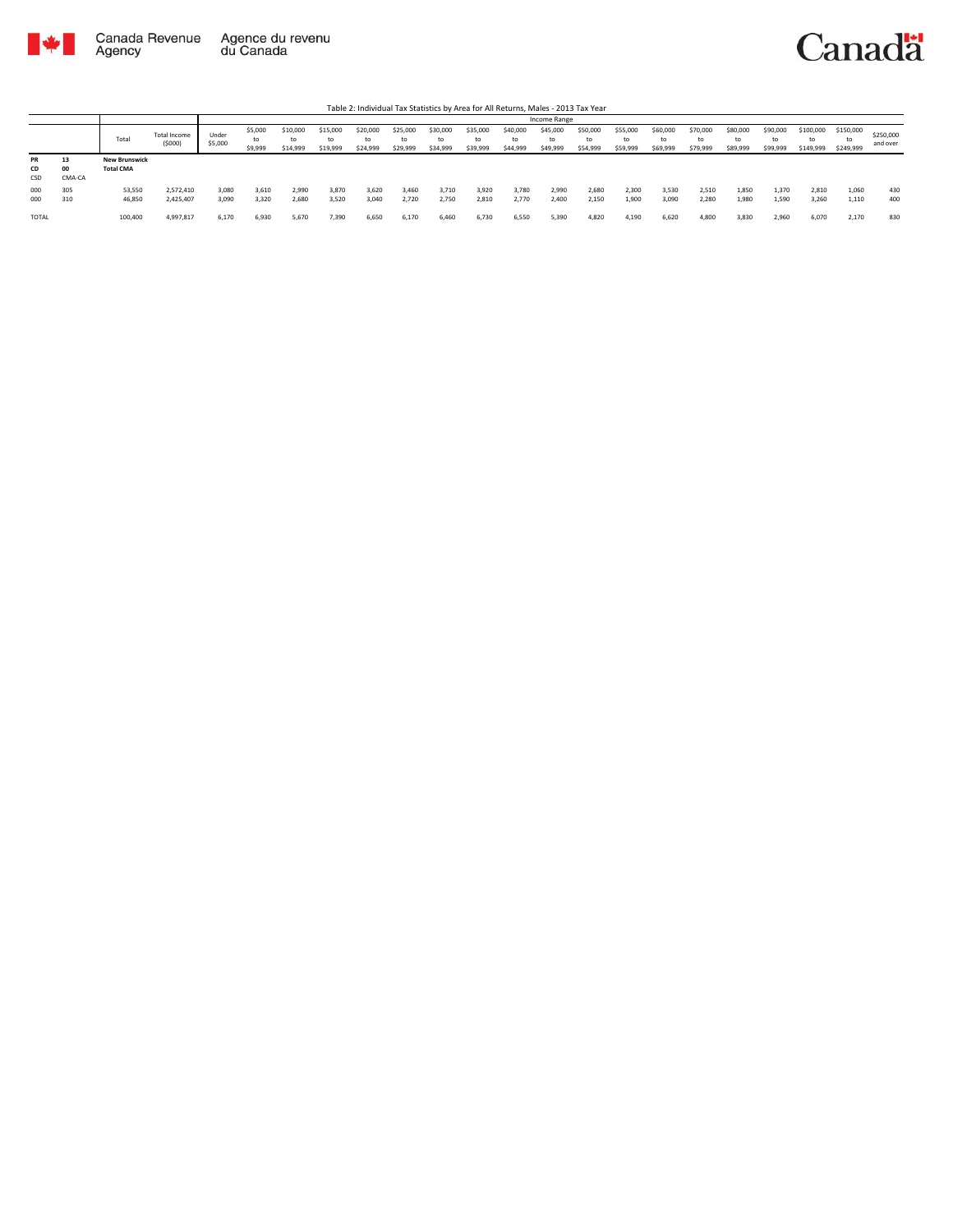

|           |        |                      |                        |                  |                          |                            |                            |                      |                            |                            |                            |                            | Income Range               |                            |                            |                            |                            |                            |                            |                              |                        |                       |
|-----------|--------|----------------------|------------------------|------------------|--------------------------|----------------------------|----------------------------|----------------------|----------------------------|----------------------------|----------------------------|----------------------------|----------------------------|----------------------------|----------------------------|----------------------------|----------------------------|----------------------------|----------------------------|------------------------------|------------------------|-----------------------|
|           |        | Total                | Total Income<br>(5000) | Under<br>\$5,000 | \$5,000<br>to<br>\$9,999 | \$10,000<br>to<br>\$14,999 | \$15,000<br>to<br>\$19,999 | \$20,000<br>\$24,999 | \$25,000<br>to<br>\$29,999 | \$30,000<br>to<br>\$34,999 | \$35,000<br>to<br>\$39,999 | \$40,000<br>to<br>\$44,999 | \$45,000<br>to<br>\$49,999 | \$50,000<br>to<br>\$54,999 | \$55,000<br>to<br>\$59,999 | \$60,000<br>to<br>\$69,999 | \$70,000<br>to<br>\$79,999 | \$80,000<br>to<br>\$89,999 | \$90,000<br>to<br>\$99,999 | \$100,000<br>to<br>\$149,999 | \$150,000<br>\$249,999 | \$250,000<br>and over |
| <b>PR</b> | 13     | <b>New Brunswick</b> |                        |                  |                          |                            |                            |                      |                            |                            |                            |                            |                            |                            |                            |                            |                            |                            |                            |                              |                        |                       |
| CD        | 00     | <b>Total CA</b>      |                        |                  |                          |                            |                            |                      |                            |                            |                            |                            |                            |                            |                            |                            |                            |                            |                            |                              |                        |                       |
| CSD       | CMA-CA |                      |                        |                  |                          |                            |                            |                      |                            |                            |                            |                            |                            |                            |                            |                            |                            |                            |                            |                              |                        |                       |
| 000       | 320    | 35,480               | 1,821,440              | 2,690            | 2,280                    | 2.040                      | 2.410                      | 2,140                | 1,960                      | 1,950                      | 2,090                      | 1,970                      | 1.700                      | 1.730                      | 1,530                      | 2,610                      | 2.100                      | 1.560                      | 1,070                      | 2,450                        | 880                    | 310                   |
| 000       | 328    | 13,630               | 605,969                | 820              | 980                      | 790                        | 1.370                      | 1.050                | 1.000                      | 1.000                      | 1.010                      | 880                        | 720                        | 530                        | 470                        | 750                        | 590                        | 390                        | 270                        | 650                          | 270                    | 110                   |
| 000       | 329    | 10,900               | 480.283                | 720              | 740                      | 640                        | 980                        | 790                  | 750                        | 760                        | 790                        | 720                        | 600                        | 540                        | 430                        | 630                        | 500                        | 320                        | 220                        | 530                          | 200                    | 50                    |
| 000       | 330    | 5,910                | 226,627                | 410              | 520                      | 400                        | 590                        | 510                  | 490                        | 510                        | 420                        | 370                        | 300                        | 200                        | 160                        | 330                        | 220                        | 130                        | 90                         | 190                          | 40                     | 40                    |
| 000       | 335    | 8,990                | 368,870                | 430              | 660                      | 570                        | 900                        | 690                  | 660                        | 720                        | 710                        | 630                        | 530                        | 400                        | 340                        | 570                        | 370                        | 220                        | 170                        | 300                          | 80                     | 40                    |
| TOTAL     |        | 74,910               | 3,503,188              | 5,070            | 5,180                    | 4.440                      | 6,260                      | 5,180                | 4,870                      | 4,930                      | 5,020                      | 4,560                      | 3,850                      | 3,400                      | 2,920                      | 4,890                      | 3,770                      | 2,630                      | 1,820                      | 4,110                        | 1,470                  | 550                   |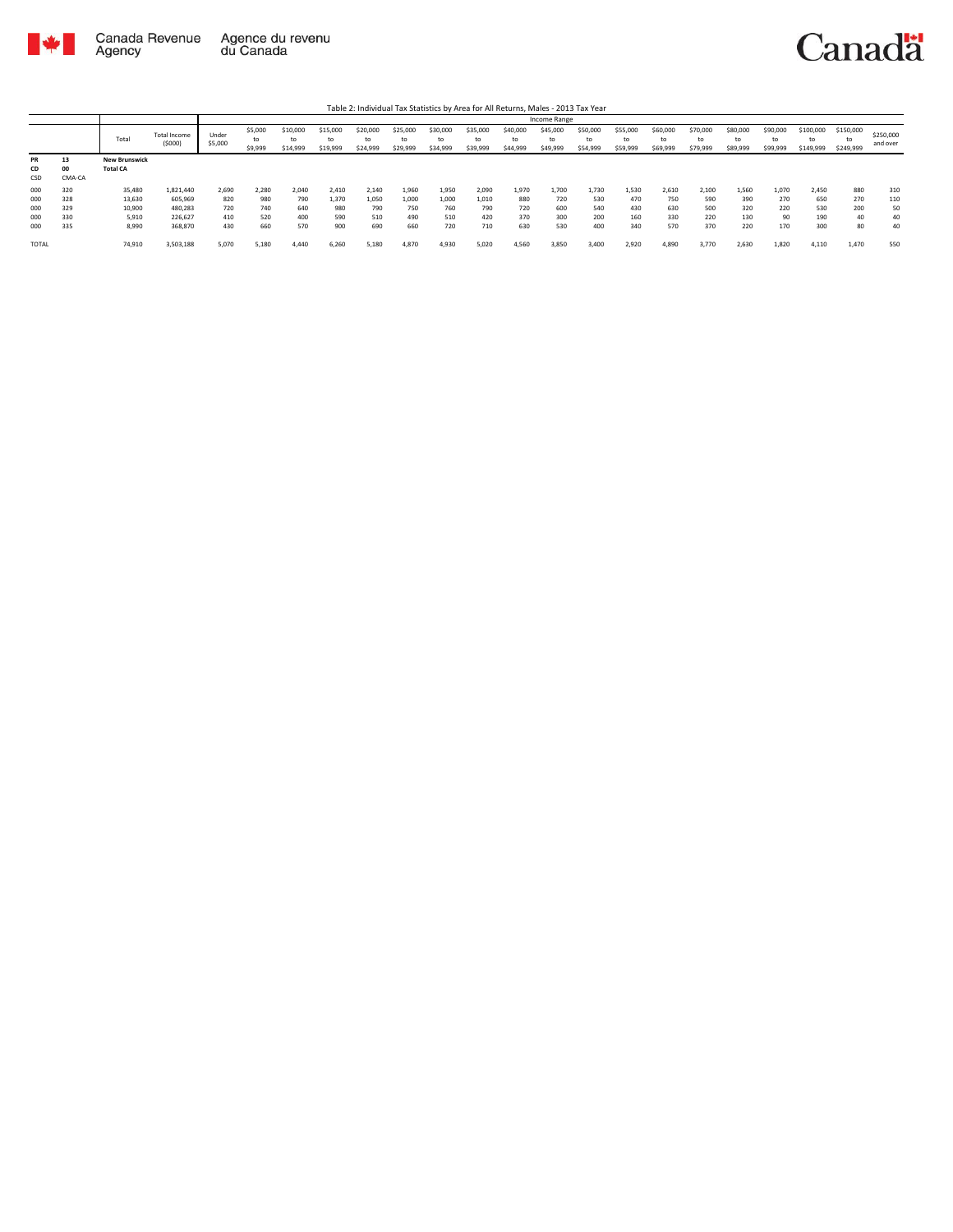

|              |        |                      |                               |                  |                          |                            |                            |                            |                            |                            |                            |                            | Income Range               |                            |                            |                            |                            |                            |                            |                              |                              |                       |
|--------------|--------|----------------------|-------------------------------|------------------|--------------------------|----------------------------|----------------------------|----------------------------|----------------------------|----------------------------|----------------------------|----------------------------|----------------------------|----------------------------|----------------------------|----------------------------|----------------------------|----------------------------|----------------------------|------------------------------|------------------------------|-----------------------|
|              |        | Total                | <b>Total Income</b><br>(5000) | Under<br>\$5,000 | \$5,000<br>to<br>\$9,999 | \$10,000<br>to<br>\$14,999 | \$15,000<br>to<br>\$19,999 | \$20,000<br>to<br>\$24,999 | \$25,000<br>to<br>\$29,999 | \$30,000<br>to<br>\$34,999 | \$35,000<br>to<br>\$39,999 | \$40,000<br>to<br>\$44,999 | \$45,000<br>to<br>\$49,999 | \$50,000<br>to<br>\$54,999 | \$55,000<br>to<br>\$59,999 | \$60,000<br>to<br>\$69,999 | \$70,000<br>to<br>\$79,999 | \$80,000<br>to<br>\$89,999 | \$90,000<br>to<br>\$99,999 | \$100,000<br>to<br>\$149,999 | \$150,000<br>to<br>\$249,999 | \$250,000<br>and over |
| <b>PR</b>    | 13     | <b>New Brunswick</b> |                               |                  |                          |                            |                            |                            |                            |                            |                            |                            |                            |                            |                            |                            |                            |                            |                            |                              |                              |                       |
| CD           | 02     | Charlotte            |                               |                  |                          |                            |                            |                            |                            |                            |                            |                            |                            |                            |                            |                            |                            |                            |                            |                              |                              |                       |
| CSD          | CMA-CA |                      |                               |                  |                          |                            |                            |                            |                            |                            |                            |                            |                            |                            |                            |                            |                            |                            |                            |                              |                              |                       |
| 001          | 998    | 60                   | 3,472                         |                  |                          |                            |                            |                            |                            |                            |                            |                            |                            |                            |                            |                            |                            |                            |                            |                              |                              |                       |
| 004          | 999    | 340                  | 14.402                        | 30               | 30                       | 20                         | 30                         | 40                         | 30                         | 20                         | 30                         | 20                         | 20                         | 20                         | 20                         | 10                         | 10                         |                            |                            |                              |                              |                       |
| 006          | 999    | 340                  | 14.985                        | 30               | 20                       |                            | 30                         | 30                         | 30                         | 30                         | 30                         | 20                         | 10                         | 20                         | 10                         | 20                         |                            |                            |                            | 20                           |                              |                       |
| 011          | 997    | 810                  | 36.385                        | 40               | 40                       | 50                         | 70                         | 60                         | 60                         | 60                         | 60                         | 40                         | 50                         | 50                         | 30                         | 40                         | 40                         | 30                         | 30                         | 50                           | 10                           |                       |
| 012          | 998    | 380                  | 13,551                        | 10               | 30                       | 20                         | 40                         | 30                         | 40                         | 40                         | 40                         | 30                         | 20                         | 10                         | 10                         | 20                         |                            |                            |                            |                              |                              |                       |
| 014          | 999    | 30                   | 826                           |                  |                          |                            |                            |                            |                            |                            |                            |                            |                            |                            |                            |                            |                            |                            |                            |                              |                              |                       |
| 016          | 997    | 1.030                | 42.662                        | 50               | 60                       | 70                         | 110                        | 70                         | 80                         | 80                         | 90                         | 60                         | 50                         | 50                         | 30                         | 60                         | 40                         | 40                         | 30                         | 50                           |                              |                       |
| 018          | 998    | 590                  | 24.866                        | 30               | 50                       | 30                         | 40                         | 40                         | 50                         | 60                         | 40                         | 30                         | 30                         | 40                         | 20                         | 40                         | 20                         | 20                         | 10                         | 30                           |                              |                       |
| 021          | 997    | 290                  | 11,752                        | 20               | 30                       | 20                         | 30                         | 20                         | 20                         | 20                         | 20                         | 30                         | 10                         | 20                         |                            | 10                         | 10                         |                            |                            |                              |                              |                       |
| 024          | 998    | 200                  | 8.967                         | 10               | 10                       |                            | 20                         | 10                         | 10                         |                            | 20                         | 20                         |                            |                            |                            | 10                         |                            |                            |                            | 10                           |                              |                       |
| 026          | 998    | 670                  | 36,480                        | 40               | 50                       | 40                         | 40                         | 40                         | 40                         | 30                         | 40                         | 30                         | 40                         | 30                         | 30                         | 50                         | 40                         | 30                         | 20                         | 60                           | 20                           |                       |
| 028          | 999    | 230                  | 8.760                         | 10               | 20                       | 20                         | 30                         | 20                         | 20                         | 20                         | 10                         | 10                         | 20                         | 20                         | 10                         |                            |                            |                            |                            |                              |                              |                       |
| 031          | 998    | 220                  | 9.535                         | 10               |                          | 20                         | 20                         | 20                         | 20                         | 10                         | 10                         | 10                         | 20                         | 10                         |                            | 10                         | 10                         |                            |                            | 10                           |                              |                       |
| 034          | 998    | 690                  | 24.566                        | 40               | 50                       | 50                         | 80                         | 70                         | 60                         | 50                         | 40                         | 40                         | 20                         | 40                         | 30                         | 50                         | 20                         | 20                         | 10                         | 20                           |                              |                       |
| 037          | 998    | 1.710                | 68.461                        | 120              | 180                      | 110                        | 170                        | 150                        | 110                        | 130                        | 100                        | 90                         | 80                         | 70                         | 60                         | 100                        | 60                         | 50                         | 40                         | 60                           | 20                           |                       |
| 039          | 999    | 540                  | 16.877                        | 40               | 50                       | 50                         | 70                         | 50                         | 40                         | 50                         | 50                         | 30                         | 20                         | 20                         | 20                         | 30                         | 10                         |                            |                            |                              |                              |                       |
| 042          | 998    | 600                  | 23.555                        | 40               | 50                       | 60                         | 60                         | 60                         | 40                         | 40                         | 50                         | 40                         | 30                         | 30                         | 20                         | 30                         | 20                         | 10                         | 20                         | 30                           |                              |                       |
| 044          | 999    | 140                  | 4.895                         | 10               |                          | 10                         | 20                         | 10                         | 10                         | 10                         | 10                         |                            | 10                         |                            |                            |                            |                            |                            |                            |                              |                              |                       |
| 052          | 997    | 910                  | 41,793                        | 40               | 60                       | 60                         | 90                         | 60                         | 60                         | 70                         | 60                         | 70                         | 60                         | 50                         | 30                         | 70                         | 40                         | 20                         | 30                         | 50                           | 20                           |                       |
| <b>TOTAL</b> |        | 9,780                | 406,790                       | 570              | 740                      | 660                        | 940                        | 780                        | 720                        | 730                        | 690                        | 590                        | 490                        | 490                        | 350                        | 590                        | 360                        | 290                        | 240                        | 410                          | 120                          | 30                    |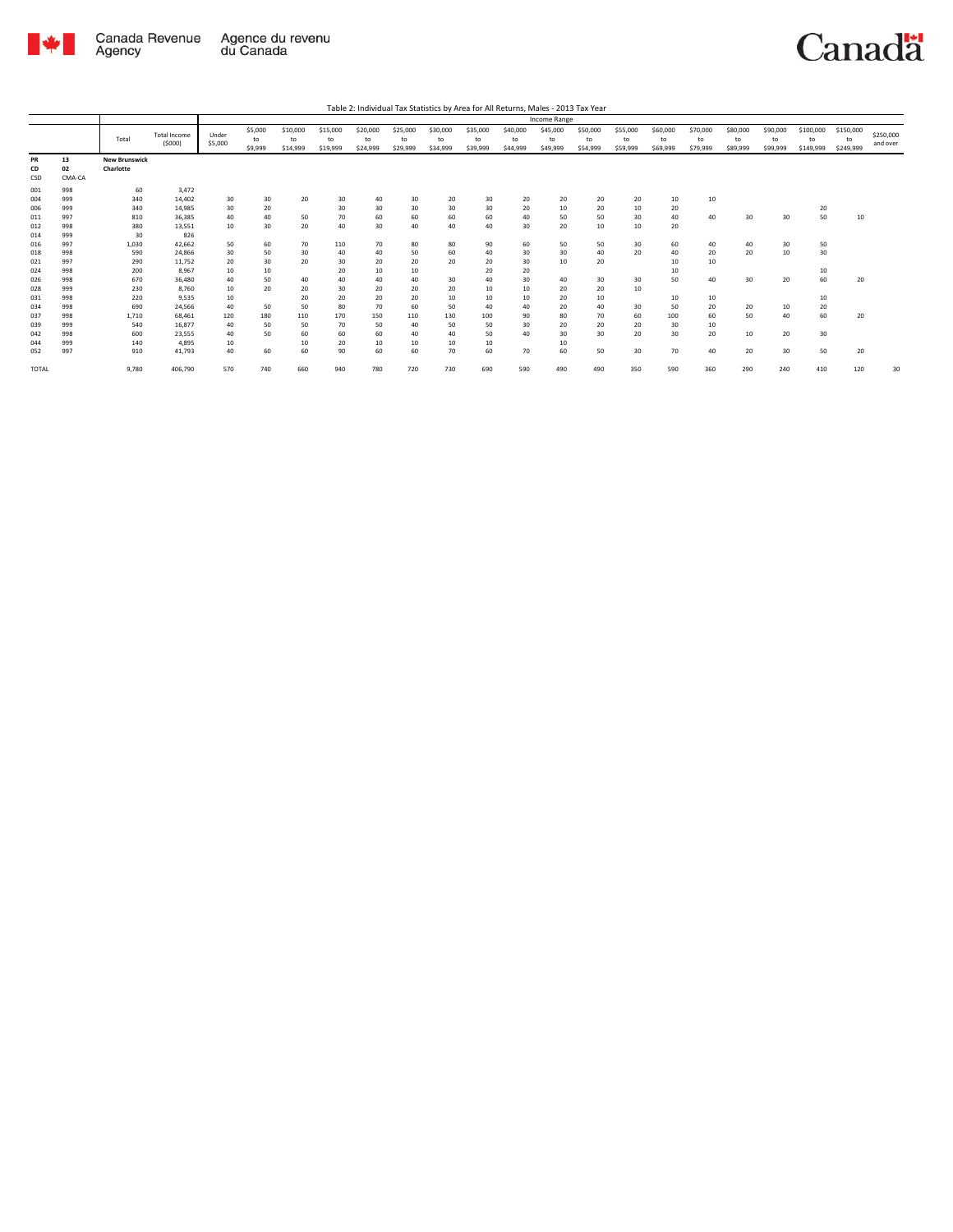

|                        |                    |                                 |                               |                  |                          |                            |                            |                            |                            |                      |                            |                            | Income Range               |                            |                            |                            |                            |                            |                            |                              |                              |                       |
|------------------------|--------------------|---------------------------------|-------------------------------|------------------|--------------------------|----------------------------|----------------------------|----------------------------|----------------------------|----------------------|----------------------------|----------------------------|----------------------------|----------------------------|----------------------------|----------------------------|----------------------------|----------------------------|----------------------------|------------------------------|------------------------------|-----------------------|
|                        |                    | Total                           | <b>Total Income</b><br>(5000) | Under<br>\$5,000 | \$5,000<br>to<br>\$9,999 | \$10,000<br>to<br>\$14,999 | \$15,000<br>to<br>\$19,999 | \$20,000<br>to<br>\$24,999 | \$25,000<br>to<br>\$29,999 | \$30,000<br>\$34,999 | \$35,000<br>to<br>\$39,999 | \$40,000<br>to<br>\$44,999 | \$45,000<br>to<br>\$49,999 | \$50,000<br>to<br>\$54,999 | \$55,000<br>to<br>\$59,999 | \$60,000<br>to<br>\$69,999 | \$70,000<br>to<br>\$79,999 | \$80,000<br>to<br>\$89,999 | \$90,000<br>to<br>\$99,999 | \$100,000<br>to<br>\$149,999 | \$150,000<br>to<br>\$249,999 | \$250,000<br>and over |
| <b>PR</b><br>CD<br>CSD | 13<br>03<br>CMA-CA | <b>New Brunswick</b><br>Sunbury |                               |                  |                          |                            |                            |                            |                            |                      |                            |                            |                            |                            |                            |                            |                            |                            |                            |                              |                              |                       |
| 001                    | 996                | 330                             | 13,039                        | 20               | 20                       | 30                         | 30                         | 30                         | 30                         | 30                   | 20                         | 20                         | 20                         | 20                         |                            | 20                         | 20                         |                            |                            | 20                           |                              |                       |
| 005                    | 996                | 240                             | 9.174                         | 10               | 20                       | 10                         | 20                         | 10                         | 20                         | 30                   | 20                         | 20                         | 20                         | 20                         | 10                         | 10                         |                            |                            |                            |                              |                              |                       |
| 006                    | 996                | 270                             | 11,112                        | 20               | 20                       |                            | 30                         | 20                         | 20                         | 20                   | 30                         | 20                         | 20                         | 20                         |                            | 10                         | 10                         |                            |                            | 10                           |                              |                       |
| 011                    | 997                | 2,030                           | 101,000                       | 100              | 120                      | 70                         | 110                        | 90                         | 110                        | 120                  | 140                        | 130                        | 100                        | 90                         | 120                        | 270                        | 190                        | 90                         | 70                         | 90                           | 20                           |                       |
| 012                    | 997                | 3,280                           | 198,318                       | 130              | 110                      | 70                         | 90                         | 90                         | 80                         | 100                  | 140                        | 140                        | 150                        | 200                        | 300                        | 670                        | 390                        | 230                        | 130                        | 230                          | 50                           | 10                    |
| 013                    | 997                | 100                             | 2.731                         | 40               |                          |                            |                            |                            |                            |                      |                            |                            |                            |                            |                            |                            |                            |                            |                            |                              |                              |                       |
| 014                    | 996                | 330                             | 14.646                        | 20               | 10                       | 20                         | 30                         | 30                         | 20                         | 30                   | 40                         | 30                         | 20                         | 20                         | 10                         | 20                         | 10                         |                            |                            |                              |                              |                       |
| 018                    | 997                | 250                             | 8.598                         | 20               | 20                       | 10                         | 30                         | 30                         | 20                         | 10                   | 20                         | 20                         | 10                         | 20                         |                            | 10                         |                            |                            |                            |                              |                              |                       |
| <b>TOTAL</b>           |                    | 6,820                           | 358,618                       | 350              | 320                      | 230                        | 340                        | 300                        | 300                        | 340                  | 400                        | 380                        | 330                        | 370                        | 470                        | 1,010                      | 630                        | 350                        | 230                        | 370                          | 80                           | 20                    |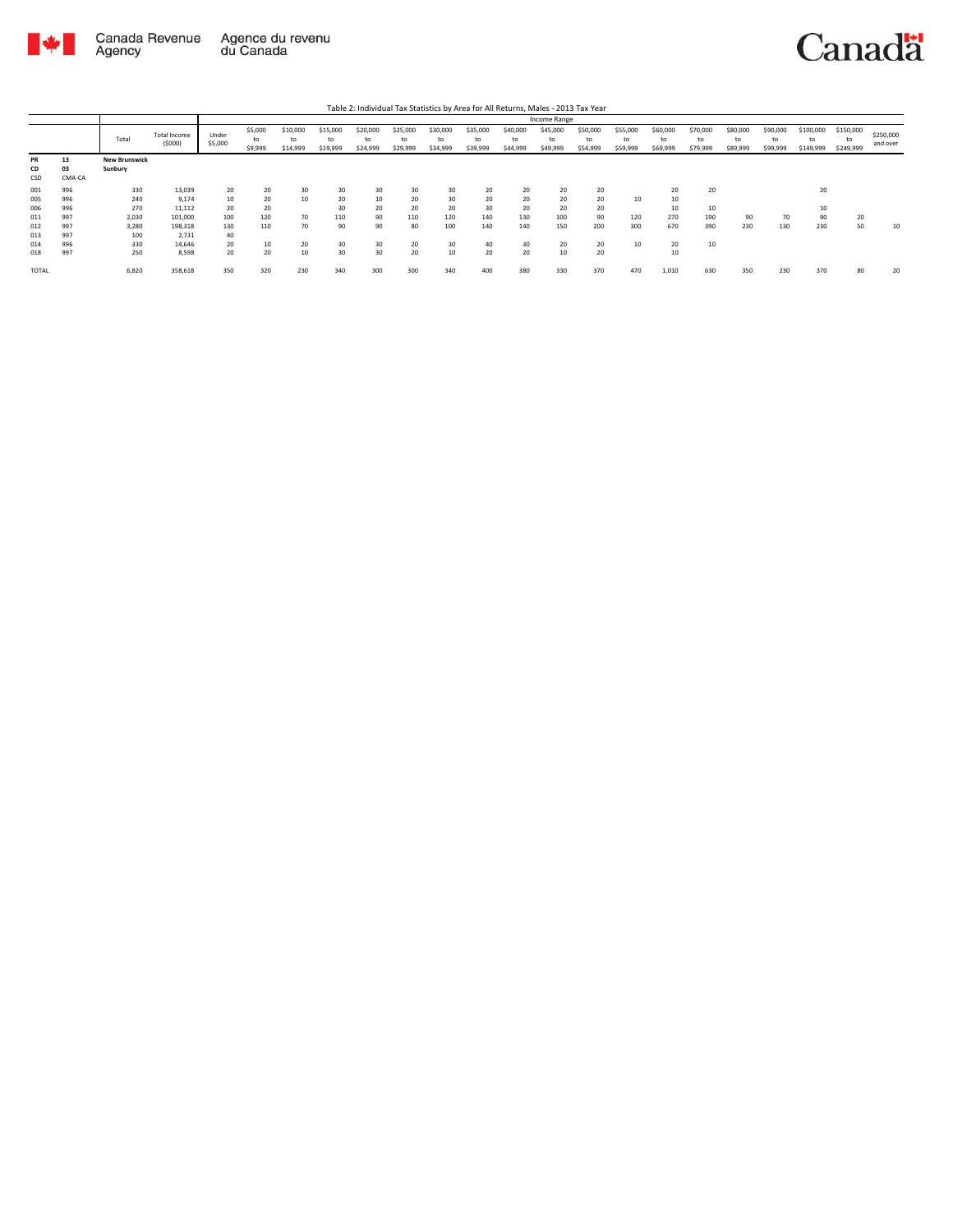

|                                        |                                        |                                         |                                                         |                            |                            |                            |                                   |                             |                             |                                  |                            |                            | Income Range               |                            |                            |                            |                            |                            |                            |                              |                              |                       |
|----------------------------------------|----------------------------------------|-----------------------------------------|---------------------------------------------------------|----------------------------|----------------------------|----------------------------|-----------------------------------|-----------------------------|-----------------------------|----------------------------------|----------------------------|----------------------------|----------------------------|----------------------------|----------------------------|----------------------------|----------------------------|----------------------------|----------------------------|------------------------------|------------------------------|-----------------------|
|                                        |                                        | Total                                   | <b>Total Income</b><br>(5000)                           | Under<br>\$5,000           | \$5,000<br>to<br>\$9,999   | \$10,000<br>to<br>\$14,999 | \$15,000<br>to<br>\$19,999        | \$20,000<br>to<br>\$24,999  | \$25,000<br>to<br>\$29,999  | \$30,000<br>to<br>\$34,999       | \$35,000<br>to<br>\$39,999 | \$40,000<br>to<br>\$44,999 | \$45,000<br>to<br>\$49,999 | \$50,000<br>to<br>\$54,999 | \$55,000<br>to<br>\$59,999 | \$60,000<br>to<br>\$69,999 | \$70,000<br>to<br>\$79,999 | \$80,000<br>to<br>\$89,999 | \$90,000<br>to<br>\$99,999 | \$100,000<br>to<br>\$149,999 | \$150,000<br>to<br>\$249,999 | \$250,000<br>and over |
| PR<br>CD<br>CSD                        | 13<br>04<br>CMA-CA                     | <b>New Brunswick</b><br>Queens          |                                                         |                            |                            |                            |                                   |                             |                             |                                  |                            |                            |                            |                            |                            |                            |                            |                            |                            |                              |                              |                       |
| 004<br>005<br>006<br>008               | 996<br>997<br>997<br>997               | 120<br>310<br>110<br>170                | 4,974<br>14,885<br>4,222<br>6,850                       | 20<br>10                   | 20<br>10                   | 20<br>20                   | 30<br>20<br>30                    | 10<br>20<br>20              | 10<br>20                    | 20<br>10                         | 20<br>20<br>10             | 20<br>20                   | 20                         | 10                         | 10                         | 10<br>30<br>10             | 20<br>10                   | 10                         |                            | 20                           |                              |                       |
| 011<br>013<br>014                      | 997<br>996<br>997                      | 250<br>230<br>230                       | 9,859<br>10,781<br>9,873                                | 20<br>10<br>10             | 20<br>10<br>10             | 20<br>10<br>10             | 30<br>20<br>30                    | 20<br>20<br>20              | 10<br>20<br>20              | 20<br>10<br>20                   | 10<br>20<br>10             | 20<br>10<br>10             | 10<br>10                   | 10<br>10                   | 10                         | 10<br>20<br>20             | 10                         |                            |                            | 20<br>10                     |                              |                       |
| 016<br>018<br>021<br>022<br>024<br>025 | 998<br>997<br>997<br>997<br>997<br>997 | 70<br>360<br>420<br>1,010<br>450<br>520 | 2,404<br>12,907<br>18,227<br>33,483<br>17,366<br>19,611 | 30<br>30<br>70<br>30<br>30 | 20<br>30<br>90<br>30<br>40 | 30<br>20<br>70<br>30<br>40 | 10<br>40<br>50<br>150<br>60<br>50 | 30<br>40<br>100<br>30<br>70 | 20<br>20<br>100<br>30<br>30 | 10<br>30<br>40<br>90<br>30<br>40 | 30<br>20<br>60<br>30<br>40 | 20<br>30<br>60<br>30<br>30 | 20<br>30<br>50<br>30<br>20 | 10<br>20<br>40<br>20<br>20 | 20<br>20<br>20<br>20<br>20 | 20<br>30<br>40<br>20<br>30 | 10<br>20<br>20<br>20<br>20 | 10<br>20<br>10             | 20<br>10                   | 10<br>20<br>30<br>20<br>10   |                              |                       |
| TOTAL                                  |                                        | 4,250                                   | 165,440                                                 | 280                        | 300                        | 290                        | 530                               | 380                         | 300                         | 310                              | 270                        | 270                        | 210                        | 180                        | 150                        | 250                        | 150                        | 100                        | 70                         | 150                          | 50                           |                       |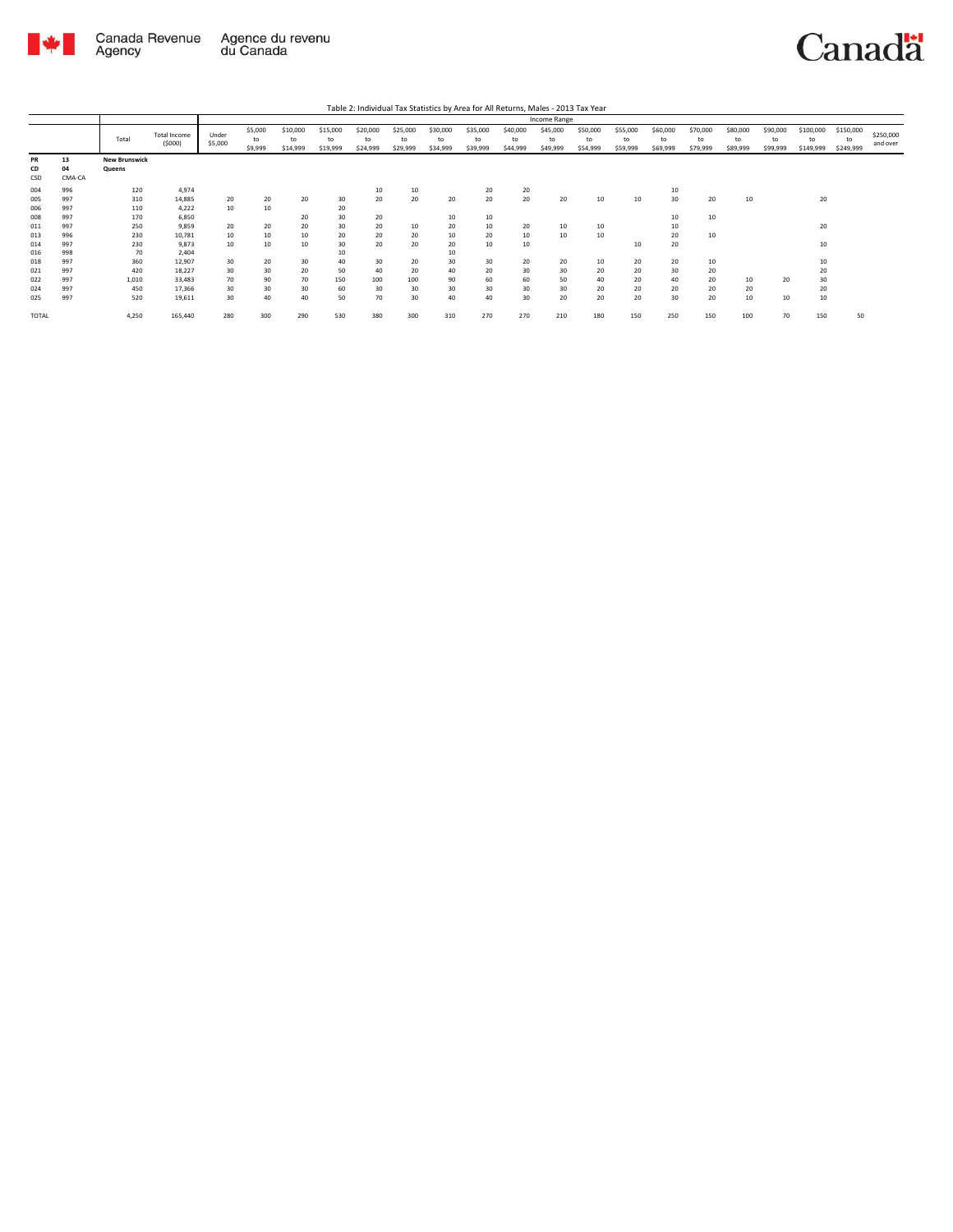

|                                 |                                 |                                   |                                               |                            |                            |                            |                             |                             |                            |                             |                            |                            | Income Range               |                            |                            |                            |                            |                            |                            |                              |                              |                       |
|---------------------------------|---------------------------------|-----------------------------------|-----------------------------------------------|----------------------------|----------------------------|----------------------------|-----------------------------|-----------------------------|----------------------------|-----------------------------|----------------------------|----------------------------|----------------------------|----------------------------|----------------------------|----------------------------|----------------------------|----------------------------|----------------------------|------------------------------|------------------------------|-----------------------|
|                                 |                                 | Total                             | Total Income<br>(5000)                        | Under<br>\$5,000           | \$5,000<br>to<br>\$9,999   | \$10,000<br>to<br>\$14,999 | \$15,000<br>to<br>\$19,999  | \$20,000<br>to<br>\$24,999  | \$25,000<br>to<br>\$29,999 | \$30,000<br>to<br>\$34,999  | \$35,000<br>to<br>\$39,999 | \$40,000<br>to<br>\$44,999 | \$45,000<br>to<br>\$49,999 | \$50,000<br>to<br>\$54,999 | \$55,000<br>to<br>\$59,999 | \$60,000<br>to<br>\$69,999 | \$70,000<br>to<br>\$79,999 | \$80,000<br>to<br>\$89,999 | \$90,000<br>to<br>\$99,999 | \$100,000<br>to<br>\$149,999 | \$150,000<br>to<br>\$249,999 | \$250,000<br>and over |
| <b>PR</b><br>CD<br>CSD          | 13<br>05<br>CMA-CA              | <b>New Brunswick</b><br>Kings     |                                               |                            |                            |                            |                             |                             |                            |                             |                            |                            |                            |                            |                            |                            |                            |                            |                            |                              |                              |                       |
| 001<br>016<br>018               | 997<br>996<br>997               | 130<br>600<br>500                 | 4.900<br>25,667<br>21,746                     | 10<br>30<br>30             | 50<br>40                   | 40<br>30                   | 20<br>50<br>50              | 50<br>30                    | 40<br>30                   | 10<br>50<br>40              | 10<br>50<br>40             | 40<br>30                   | 30<br>30                   | 30<br>30                   | 20<br>20                   | 40<br>30                   | 30<br>20                   | 10                         | 20<br>10                   | 40<br>20                     | 10                           |                       |
| 021<br>022<br>023               | 997<br>997<br>997               | 930<br>1,650<br>560               | 46,532<br>75,503<br>26,761                    | 50<br>120<br>30            | 40<br>120<br>40            | 40<br>110<br>30            | 80<br>160<br>50             | 70<br>160<br>40             | 60<br>120<br>40            | 60<br>80<br>20              | 60<br>90<br>30             | 60<br>100<br>30            | 50<br>80<br>30             | 60<br>60<br>30             | 50<br>60<br>20             | 50<br>100<br>50            | 40<br>50<br>30             | 30<br>40<br>10             | 20<br>40<br>10             | 90<br>120<br>50              | 30<br>50                     | 10                    |
| 024<br>026<br>028<br>031<br>034 | 997<br>997<br>997<br>997<br>997 | 200<br>590<br>450<br>1.420<br>630 | 9.700<br>27,339<br>16,951<br>64.073<br>29,670 | 10<br>30<br>30<br>80<br>40 | 10<br>40<br>30<br>90<br>40 | 40<br>40<br>90<br>40       | 20<br>60<br>50<br>130<br>50 | 10<br>60<br>40<br>100<br>50 | 40<br>30<br>90<br>50       | 10<br>50<br>30<br>110<br>40 | 10<br>40<br>30<br>90<br>40 | 10<br>30<br>30<br>70<br>40 | 10<br>40<br>30<br>90<br>30 | 10<br>20<br>30<br>80<br>40 | 20<br>20<br>50<br>20       | 10<br>20<br>30<br>90<br>40 | 10<br>30<br>20<br>50<br>30 | 20<br>30<br>20             | 20<br>30<br>20             | 20<br>40<br>20<br>90<br>50   | 20<br>30<br>10               |                       |
| 036<br><b>TOTAL</b>             | 996                             | 140<br>7,790                      | 5,930<br>354,773                              | 460                        | 510                        | 10<br>490                  | 20<br>750                   | 620                         | 10<br>520                  | 510                         | 20<br>500                  | 430                        | 440                        | 390                        | 300                        | 460                        | 290                        | 190                        | 190                        | 10<br>540                    | 180                          | 30                    |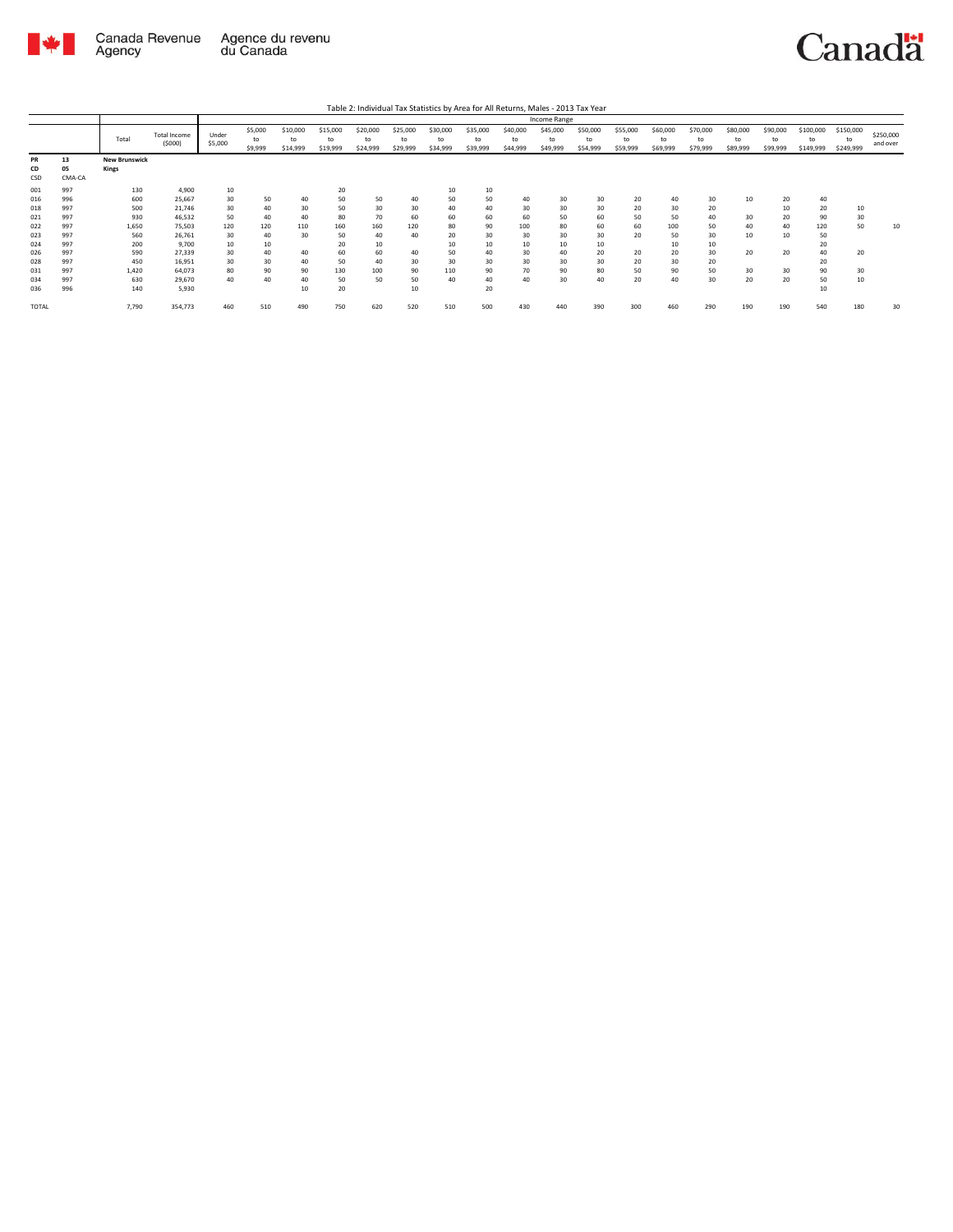

|       |        |                      |                        |                  |                          |                            |                            |                            |                            |                            |                            |                            | Income Range               |                            |                            |                            |                            |                            |                            |                              |                              |                       |
|-------|--------|----------------------|------------------------|------------------|--------------------------|----------------------------|----------------------------|----------------------------|----------------------------|----------------------------|----------------------------|----------------------------|----------------------------|----------------------------|----------------------------|----------------------------|----------------------------|----------------------------|----------------------------|------------------------------|------------------------------|-----------------------|
|       |        | Total                | Total Income<br>(5000) | Under<br>\$5,000 | \$5,000<br>to<br>\$9,999 | \$10,000<br>to<br>\$14,999 | \$15,000<br>to<br>\$19,999 | \$20,000<br>to<br>\$24,999 | \$25,000<br>to<br>\$29,999 | \$30,000<br>to<br>\$34,999 | \$35,000<br>to<br>\$39,999 | \$40,000<br>to<br>\$44,999 | \$45,000<br>to<br>\$49,999 | \$50,000<br>to<br>\$54,999 | \$55,000<br>to<br>\$59,999 | \$60,000<br>to<br>\$69,999 | \$70,000<br>to<br>\$79,999 | \$80,000<br>to<br>\$89,999 | \$90,000<br>to<br>\$99,999 | \$100,000<br>to<br>\$149,999 | \$150,000<br>to<br>\$249,999 | \$250,000<br>and over |
| PR    | 13     | <b>New Brunswick</b> |                        |                  |                          |                            |                            |                            |                            |                            |                            |                            |                            |                            |                            |                            |                            |                            |                            |                              |                              |                       |
| CD    | 06     | Albert               |                        |                  |                          |                            |                            |                            |                            |                            |                            |                            |                            |                            |                            |                            |                            |                            |                            |                              |                              |                       |
| CSD   | CMA-CA |                      |                        |                  |                          |                            |                            |                            |                            |                            |                            |                            |                            |                            |                            |                            |                            |                            |                            |                              |                              |                       |
| 001   | 996    | 260                  | 8,095                  | 20               | 30                       | 20                         | 40                         | 30                         | 20                         | 20                         | 30                         | 20                         | 20                         | 20                         |                            |                            |                            |                            |                            |                              |                              |                       |
| 003   | 997    | 130                  | 4,434                  |                  | 20                       |                            | 10                         | 10                         | 10                         | 10                         |                            |                            | 10                         |                            |                            |                            |                            |                            |                            |                              |                              |                       |
| 004   | 997    | 160                  | 5,817                  |                  | 10                       | 10                         | 20                         | 10                         | 10                         | 20                         |                            | 20                         | 10                         |                            |                            |                            |                            |                            |                            |                              |                              |                       |
| 006   | 997    | 100                  | 4,537                  |                  |                          |                            | 10                         |                            |                            | 10                         |                            | 10                         |                            |                            |                            |                            |                            |                            |                            |                              |                              |                       |
| 007   | 999    |                      |                        |                  |                          |                            |                            |                            |                            |                            |                            |                            |                            |                            |                            |                            |                            |                            |                            |                              |                              |                       |
| TOTAL |        | 660                  | 22,884                 | 30               | 60                       | 40                         | 80                         | 50                         | 50                         | 70                         | 50                         | 60                         | 50                         | 30                         | 20                         |                            | 20                         | 20                         |                            |                              |                              |                       |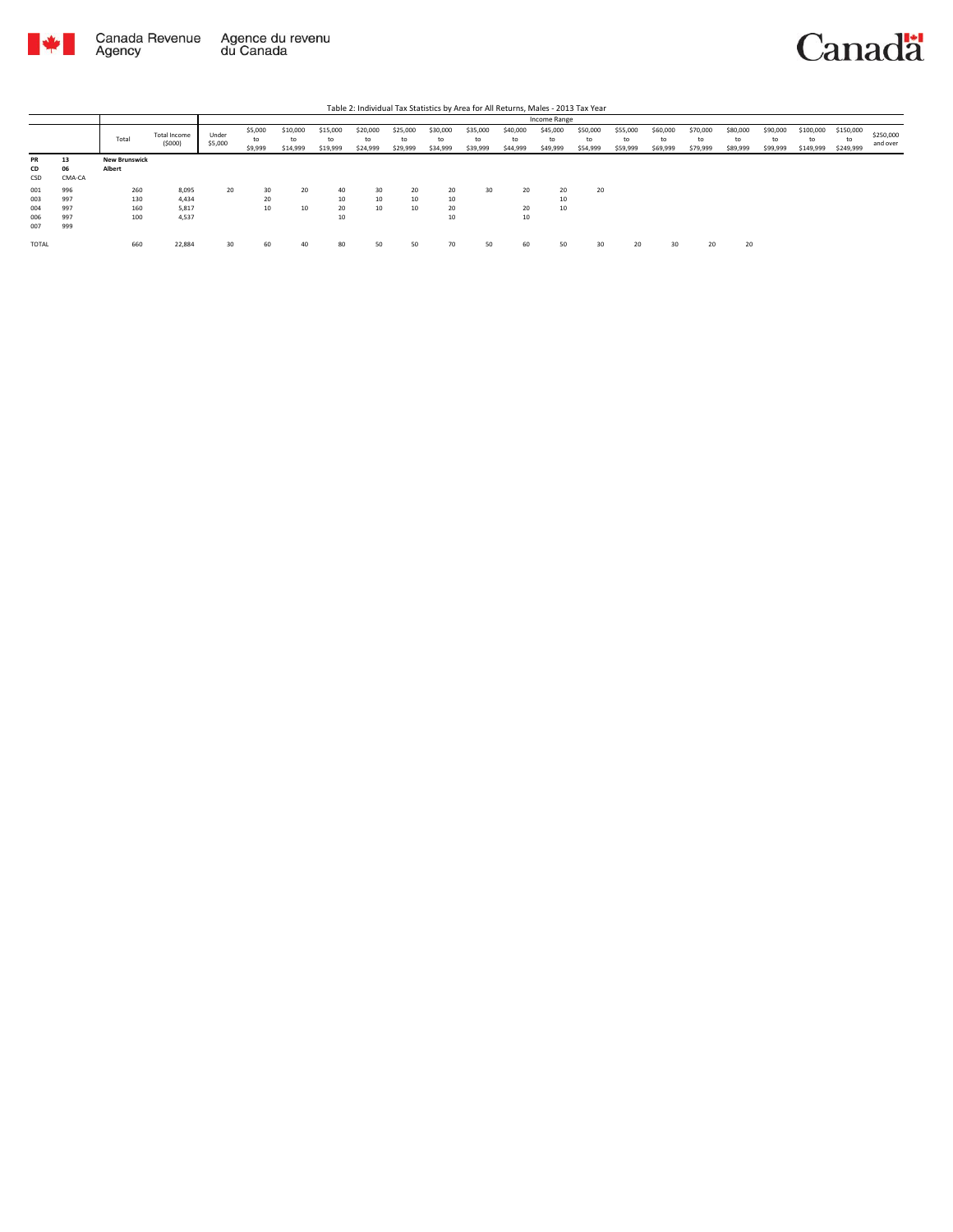

|                        |                    |                                     |                               |                  |                          |                            |                            |                            |                            |                            |                            |                            | Income Range               |                            |                            |                            |                            |                            |                            |                              |                              |                       |
|------------------------|--------------------|-------------------------------------|-------------------------------|------------------|--------------------------|----------------------------|----------------------------|----------------------------|----------------------------|----------------------------|----------------------------|----------------------------|----------------------------|----------------------------|----------------------------|----------------------------|----------------------------|----------------------------|----------------------------|------------------------------|------------------------------|-----------------------|
|                        |                    | Total                               | <b>Total Income</b><br>(5000) | Under<br>\$5,000 | \$5,000<br>to<br>\$9,999 | \$10,000<br>to<br>\$14,999 | \$15,000<br>to<br>\$19,999 | \$20,000<br>to<br>\$24,999 | \$25,000<br>to<br>\$29,999 | \$30,000<br>to<br>\$34,999 | \$35,000<br>to<br>\$39,999 | \$40,000<br>to<br>\$44,999 | \$45,000<br>to<br>\$49,999 | \$50,000<br>to<br>\$54,999 | \$55,000<br>to<br>\$59,999 | \$60,000<br>to<br>\$69,999 | \$70,000<br>to<br>\$79,999 | \$80,000<br>to<br>\$89,999 | \$90,000<br>to<br>\$99,999 | \$100,000<br>to<br>\$149,999 | \$150,000<br>to<br>\$249,999 | \$250,000<br>and over |
| <b>PR</b><br>CD<br>CSD | 13<br>07<br>CMA-CA | <b>New Brunswick</b><br>Westmorland |                               |                  |                          |                            |                            |                            |                            |                            |                            |                            |                            |                            |                            |                            |                            |                            |                            |                              |                              |                       |
| 001                    | 997                | 360                                 | 13,539                        | 20               | 20                       | 30                         | 40                         | 30                         | 30                         | 30                         | 40                         | 30                         | 20                         | 20                         | 10                         | 20                         | 10                         |                            |                            |                              |                              |                       |
| 002                    | 998                | 140                                 | 4.594                         | 10               | 20                       |                            | 20                         | 20                         |                            |                            | 10                         |                            |                            |                            |                            |                            |                            |                            |                            |                              |                              |                       |
| 004                    | 997                | 510                                 | 17,931                        | 30               | 30                       | 50                         | 60                         | 50                         | 60                         | 40                         | 40                         | 20                         | 20                         | 20                         | 10                         | 20                         | 20                         | 10                         |                            |                              |                              |                       |
| 005                    | 997                | 2,700                               | 118,309                       | 120              | 130                      | 130                        | 260                        | 240                        | 270                        | 250                        | 240                        | 210                        | 150                        | 120                        | 120                        | 110                        | 100                        | 60                         | 50                         | 90                           | 30                           | 20                    |
| 007                    | 997                | 1,050                               | 47,536                        | 60               | 60                       | 50                         | 120                        | 90                         | 120                        | 100                        | 100                        | 70                         | 60                         | 50                         | 30                         | 50                         | 40                         | 10                         | 10                         | 30                           |                              |                       |
| 008                    | 997                | 490                                 | 19,790                        | 40               | 40                       | 40                         | 50                         | 40                         | 40                         | 40                         | 40                         | 40                         | 20                         | 30                         | 10                         | 30                         | 20                         |                            |                            | 20                           |                              |                       |
| 009                    | 997                | 2,050                               | 95,555                        | 180              | 150                      | 100                        | 180                        | 140                        | 140                        | 100                        | 150                        | 140                        | 90                         | 80                         | 80                         | 130                        | 120                        | 70                         | 50                         | 110                          | 40                           | 20                    |
| 016                    | 996                | 2.100                               | 96,081                        | 110              | 110                      | 100                        | 180                        | 150                        | 170                        | 170                        | 200                        | 150                        | 120                        | 120                        | 70                         | 110                        | 90                         | 70                         | 40                         | 90                           | 40                           | 10                    |
| 024                    | 996                | 1,160                               | 46,975                        | 60               | 70                       | 60                         | 100                        | 100                        | 90                         | 120                        | 100                        | 90                         | 70                         | 60                         | 50                         | 70                         | 40                         | 20                         | 20                         | 40                           |                              |                       |
| 029                    | 997                | 510                                 | 23,097                        | 20               | 20                       | 30                         | 60                         | 30                         | 40                         | 40                         | 50                         | 30                         | 30                         | 30                         | 30                         | 30                         | 10                         | 10                         |                            | 20                           | 10                           |                       |
| 052                    | 996                | 2,520                               | 106,466                       | 140              | 180                      | 140                        | 270                        | 200                        | 240                        | 180                        | 170                        | 160                        | 140                        | 130                        | 90                         | 150                        | 90                         | 70                         | 40                         | 100                          | 40                           | 20                    |
| <b>TOTAL</b>           |                    | 13,580                              | 589,874                       | 790              | 830                      | 730                        | 1,310                      | 1,090                      | 1,200                      | 1,080                      | 1,120                      | 940                        | 720                        | 660                        | 500                        | 720                        | 520                        | 350                        | 240                        | 530                          | 180                          | 90                    |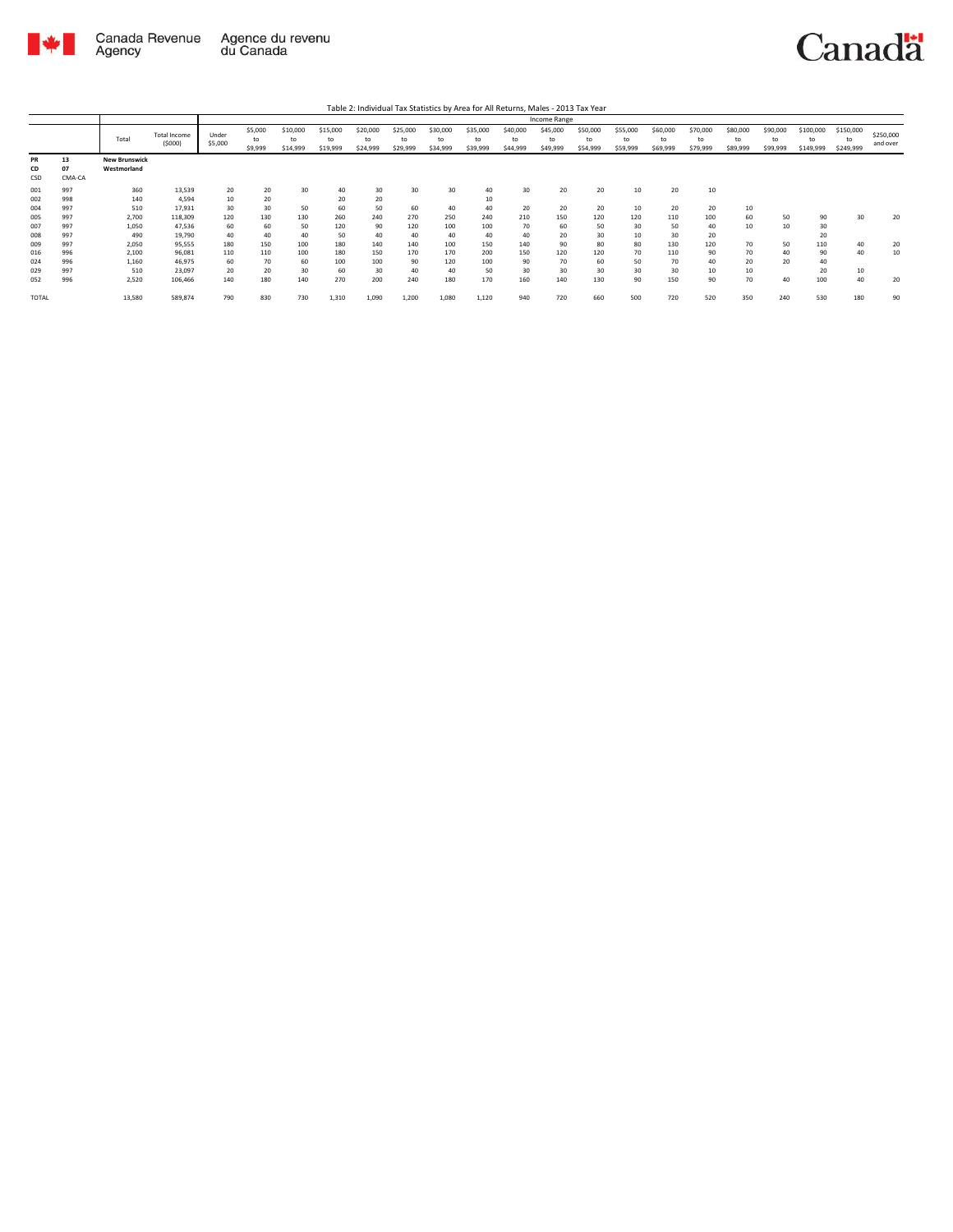

|              |        |                      |                               |                  |                          |                            |                            |                            |                            |                            |                            |                            | Income Range               |                            |                            |                            |                            |                            |                            |                              |                              |                       |
|--------------|--------|----------------------|-------------------------------|------------------|--------------------------|----------------------------|----------------------------|----------------------------|----------------------------|----------------------------|----------------------------|----------------------------|----------------------------|----------------------------|----------------------------|----------------------------|----------------------------|----------------------------|----------------------------|------------------------------|------------------------------|-----------------------|
|              |        | Total                | <b>Total Income</b><br>(5000) | Under<br>\$5,000 | \$5,000<br>to<br>\$9,999 | \$10,000<br>to<br>\$14,999 | \$15,000<br>to<br>\$19,999 | \$20,000<br>to<br>\$24,999 | \$25,000<br>to<br>\$29,999 | \$30,000<br>to<br>\$34,999 | \$35,000<br>to<br>\$39,999 | \$40,000<br>to<br>\$44,999 | \$45,000<br>to<br>\$49,999 | \$50,000<br>to<br>\$54,999 | \$55,000<br>to<br>\$59,999 | \$60,000<br>to<br>\$69,999 | \$70,000<br>to<br>\$79,999 | \$80,000<br>to<br>\$89,999 | \$90,000<br>to<br>\$99,999 | \$100,000<br>to<br>\$149,999 | \$150,000<br>to<br>\$249,999 | \$250,000<br>and over |
| PR           | 13     | <b>New Brunswick</b> |                               |                  |                          |                            |                            |                            |                            |                            |                            |                            |                            |                            |                            |                            |                            |                            |                            |                              |                              |                       |
| CD           | 08     | Kent                 |                               |                  |                          |                            |                            |                            |                            |                            |                            |                            |                            |                            |                            |                            |                            |                            |                            |                              |                              |                       |
| CSD          | CMA-CA |                      |                               |                  |                          |                            |                            |                            |                            |                            |                            |                            |                            |                            |                            |                            |                            |                            |                            |                              |                              |                       |
| 001          | 996    | 2,840                | 117,039                       | 140              | 140                      | 150                        | 290                        | 250                        | 230                        | 260                        | 240                        | 220                        | 180                        | 140                        | 120                        | 170                        | 100                        | 60                         | 40                         | 80                           | 30                           | 10                    |
| 003          | 999    | 30                   | 502                           | 10               |                          |                            |                            |                            |                            |                            |                            |                            |                            |                            |                            |                            |                            |                            |                            |                              |                              |                       |
| 004          | 997    | 1,430                | 52,315                        | 80               | 90                       | 80                         | 170                        | 120                        | 130                        | 140                        | 130                        | 110                        | 70                         | 50                         | 60                         | 70                         | 40                         | 20                         | 20                         | 50                           |                              |                       |
| 005          | 997    | 1,090                | 39,646                        | 60               | 90                       | 80                         | 170                        | 90                         | 80                         | 100                        | 90                         | 60                         | 50                         | 40                         | 40                         | 40                         | 30                         | 20                         | 10                         | 30                           | 10                           |                       |
| 006          | 997    | 880                  | 31,740                        | 50               | 50                       | 50                         | 90                         | 80                         | 80                         | 100                        | 80                         | 60                         | 60                         | 30                         | 30                         | 40                         | 30                         | 20                         |                            | 20                           |                              |                       |
| 007          | 997    | 680                  | 26,458                        | 50               | 30                       | 40                         | 60                         | 50                         | 50                         | 70                         | 60                         | 50                         | 50                         | 40                         | 20                         | 50                         | 30                         | 10                         | 10                         | 20                           |                              |                       |
| 010          | 996    | 170                  | 5,135                         |                  | 10                       | 20                         | 30                         | 20                         | 10                         | 10                         | 10                         | 10                         |                            |                            |                            |                            |                            |                            |                            |                              |                              |                       |
| 012          | 999    |                      |                               |                  |                          |                            |                            |                            |                            |                            |                            |                            |                            |                            |                            |                            |                            |                            |                            |                              |                              |                       |
| 014          | 996    | 570                  | 17,201                        | 40               | 50                       | 60                         | 80                         | 60                         | 50                         | 50                         | 50                         | 30                         | 30                         | 20                         | 20                         | 20                         |                            | 10                         |                            |                              |                              |                       |
| 015          | 998    | 630                  | 3,102                         | 470              | 40                       | 30                         | 30                         | 20                         | 10                         |                            |                            |                            |                            |                            |                            |                            |                            |                            |                            |                              |                              |                       |
| 016          | 997    | 1,040                | 33,522                        | 90               | 50                       | 80                         | 140                        | 110                        | 120                        | 90                         | 80                         | 50                         | 50                         | 50                         | 20                         | 50                         | 20                         | 10                         | 10                         | 20                           |                              |                       |
| 017          | 998    | 320                  | 12.263                        | 20               | 20                       | 20                         | 30                         | 30                         | 30                         | 30                         | 30                         | 20                         | 20                         |                            | 10                         | 10                         | 20                         |                            |                            |                              |                              |                       |
| 018          | 997    | 540                  | 17.892                        | 20               | 50                       | 40                         | 90                         | 60                         | 60                         | 70                         | 30                         | 20                         | 10                         | 20                         | 10                         |                            | 20                         |                            |                            | 20                           |                              |                       |
| 019          | 997    | 910                  | 32,188                        | 50               | 60                       | 60                         | 100                        | 90                         | 120                        | 100                        | 80                         | 60                         | 40                         | 30                         | 30                         | 30                         | 20                         |                            | 10                         | 20                           |                              |                       |
| 020          | 999    |                      |                               |                  |                          |                            |                            |                            |                            |                            |                            |                            |                            |                            |                            |                            |                            |                            |                            |                              |                              |                       |
| 021          | 997    | 810                  | 28,760                        | 40               | 30                       | 60                         | 110                        | 70                         | 90                         | 80                         | 80                         | 60                         | 30                         | 30                         | 20                         | 20                         | 30                         | 10                         | 20                         | 20                           |                              |                       |
| 022          | 997    | 350                  | 10,513                        | 20               | 50                       | 20                         | 50                         | 20                         | 40                         | 30                         | 30                         | 20                         | 20                         |                            |                            | 10                         |                            |                            |                            |                              |                              |                       |
| 024          | 997    | 340                  | 10.784                        | 20               | 30                       | 30                         | 40                         | 40                         | 30                         | 40                         | 30                         | 20                         |                            | 20                         |                            | 10                         |                            |                            |                            |                              |                              |                       |
| 026          | 997    | 340                  | 11,355                        | 10               | 10                       | 20                         | 40                         | 30                         | 50                         | 50                         | 40                         | 20                         | 20                         | 10                         | 10                         |                            |                            |                            |                            |                              |                              |                       |
| <b>TOTAL</b> |        | 12,960               | 450,478                       | 1,190            | 820                      | 860                        | 1,520                      | 1,110                      | 1,180                      | 1,210                      | 1,060                      | 830                        | 640                        | 500                        | 380                        | 540                        | 360                        | 210                        | 150                        | 320                          | 80                           | 20                    |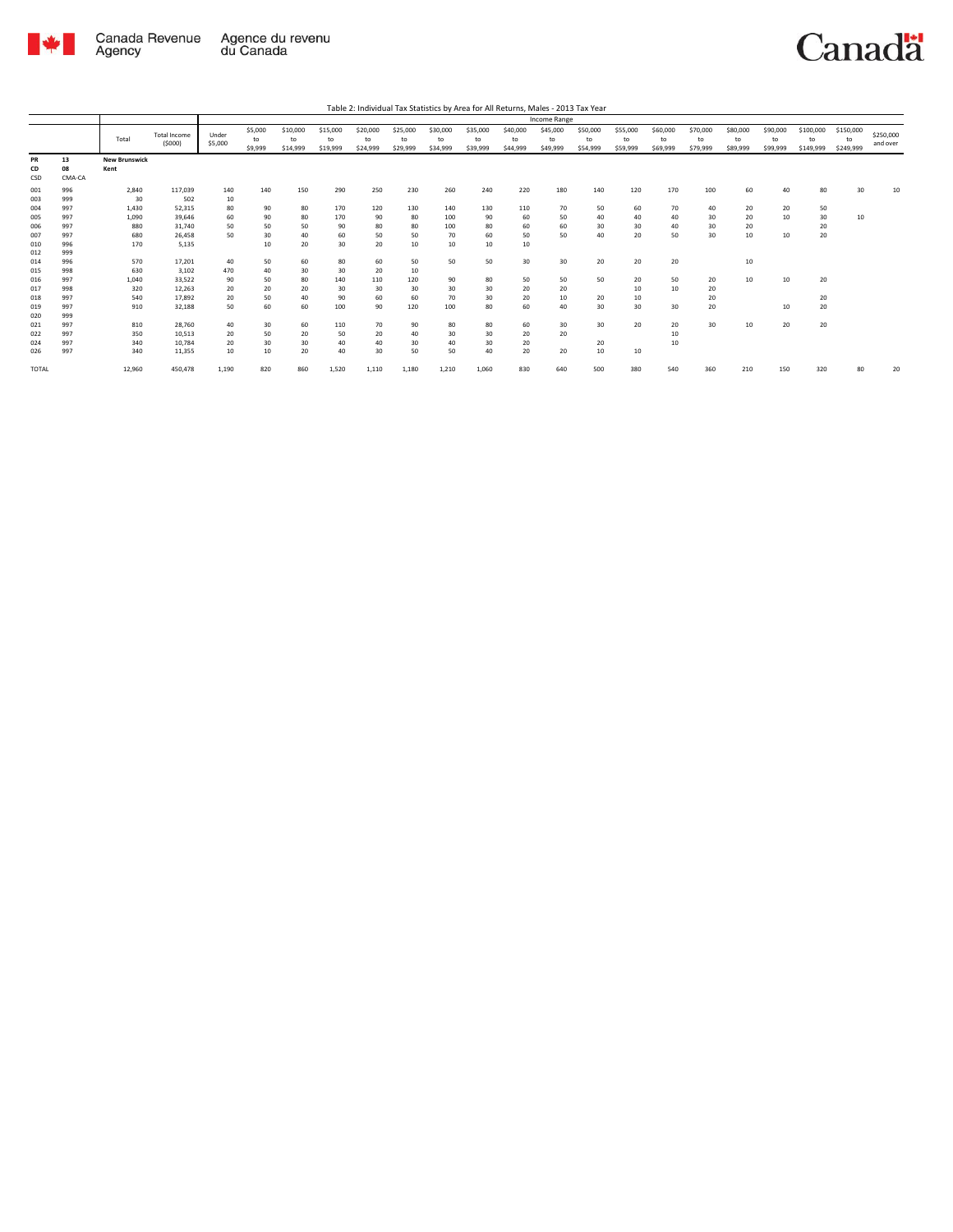

|                                                                                  |                                                                                  |                                                                             |                                                                                                          |                                                            |                                                           |                                                                 |                                                                    |                                                                 |                                                            |                                                            |                                                           |                                                           | Income Range                                              |                                              |                                                    |                                                    |                                              |                                                    |                            |                                              |                              |                       |
|----------------------------------------------------------------------------------|----------------------------------------------------------------------------------|-----------------------------------------------------------------------------|----------------------------------------------------------------------------------------------------------|------------------------------------------------------------|-----------------------------------------------------------|-----------------------------------------------------------------|--------------------------------------------------------------------|-----------------------------------------------------------------|------------------------------------------------------------|------------------------------------------------------------|-----------------------------------------------------------|-----------------------------------------------------------|-----------------------------------------------------------|----------------------------------------------|----------------------------------------------------|----------------------------------------------------|----------------------------------------------|----------------------------------------------------|----------------------------|----------------------------------------------|------------------------------|-----------------------|
|                                                                                  |                                                                                  | Total                                                                       | <b>Total Income</b><br>(5000)                                                                            | Under<br>\$5,000                                           | \$5,000<br>to<br>\$9,999                                  | \$10,000<br>to<br>\$14,999                                      | \$15,000<br>to<br>\$19,999                                         | \$20,000<br>to<br>\$24,999                                      | \$25,000<br>to<br>\$29,999                                 | \$30,000<br>to<br>\$34,999                                 | \$35,000<br>to<br>\$39,999                                | \$40,000<br>to<br>\$44,999                                | \$45,000<br>to<br>\$49,999                                | \$50,000<br>to<br>\$54,999                   | \$55,000<br>to<br>\$59,999                         | \$60,000<br>to<br>\$69,999                         | \$70,000<br>to<br>\$79,999                   | \$80,000<br>to<br>\$89,999                         | \$90,000<br>to<br>\$99,999 | \$100,000<br>to<br>\$149,999                 | \$150,000<br>to<br>\$249,999 | \$250,000<br>and over |
| PR<br>CD<br>CSD                                                                  | 13<br>09<br>CMA-CA                                                               | <b>New Brunswick</b><br>Northumberland                                      |                                                                                                          |                                                            |                                                           |                                                                 |                                                                    |                                                                 |                                                            |                                                            |                                                           |                                                           |                                                           |                                              |                                                    |                                                    |                                              |                                                    |                            |                                              |                              |                       |
| 001<br>016<br>017<br>018<br>019<br>021<br>022<br>027<br>036<br>038<br>044<br>047 | 997<br>997<br>997<br>996<br>997<br>997<br>997<br>997<br>997<br>997<br>998<br>999 | 970<br>540<br>460<br>930<br>350<br>190<br>350<br>950<br>2,630<br>710<br>310 | 37,197<br>19,509<br>16,644<br>33,819<br>14,766<br>6,788<br>15,006<br>31,656<br>86,963<br>27,235<br>2.003 | 60<br>30<br>20<br>70<br>20<br>20<br>70<br>140<br>40<br>240 | 40<br>30<br>40<br>60<br>30<br>20<br>20<br>70<br>160<br>60 | 40<br>40<br>30<br>70<br>10<br>10<br>20<br>90<br>240<br>50<br>10 | 110<br>70<br>80<br>100<br>40<br>30<br>40<br>130<br>360<br>90<br>20 | 80<br>50<br>30<br>80<br>20<br>20<br>40<br>80<br>260<br>60<br>10 | 130<br>60<br>50<br>70<br>20<br>10<br>30<br>80<br>310<br>70 | 120<br>50<br>50<br>90<br>30<br>10<br>20<br>70<br>330<br>70 | 90<br>50<br>40<br>60<br>30<br>20<br>20<br>80<br>210<br>50 | 70<br>40<br>20<br>70<br>40<br>10<br>30<br>70<br>130<br>40 | 40<br>20<br>20<br>50<br>30<br>10<br>20<br>60<br>110<br>30 | 40<br>20<br>20<br>40<br>20<br>50<br>70<br>30 | 30<br>10<br>10<br>30<br>10<br>20<br>20<br>50<br>30 | 30<br>20<br>20<br>40<br>20<br>20<br>40<br>80<br>20 | 20<br>20<br>30<br>20<br>20<br>20<br>50<br>20 | 20<br>10<br>10<br>20<br>10<br>10<br>10<br>40<br>10 | 20<br>20<br>20<br>10       | 30<br>20<br>20<br>20<br>20<br>20<br>60<br>30 | 10<br>20                     |                       |
| <b>TOTAL</b>                                                                     |                                                                                  | 8,390                                                                       | 291,586                                                                                                  | 690                                                        | 530                                                       | 610                                                             | 1,050                                                              | 710                                                             | 830                                                        | 850                                                        | 640                                                       | 510                                                       | 390                                                       | 310                                          | 210                                                | 290                                                | 200                                          | 150                                                | 100                        | 230                                          | 80                           | 10                    |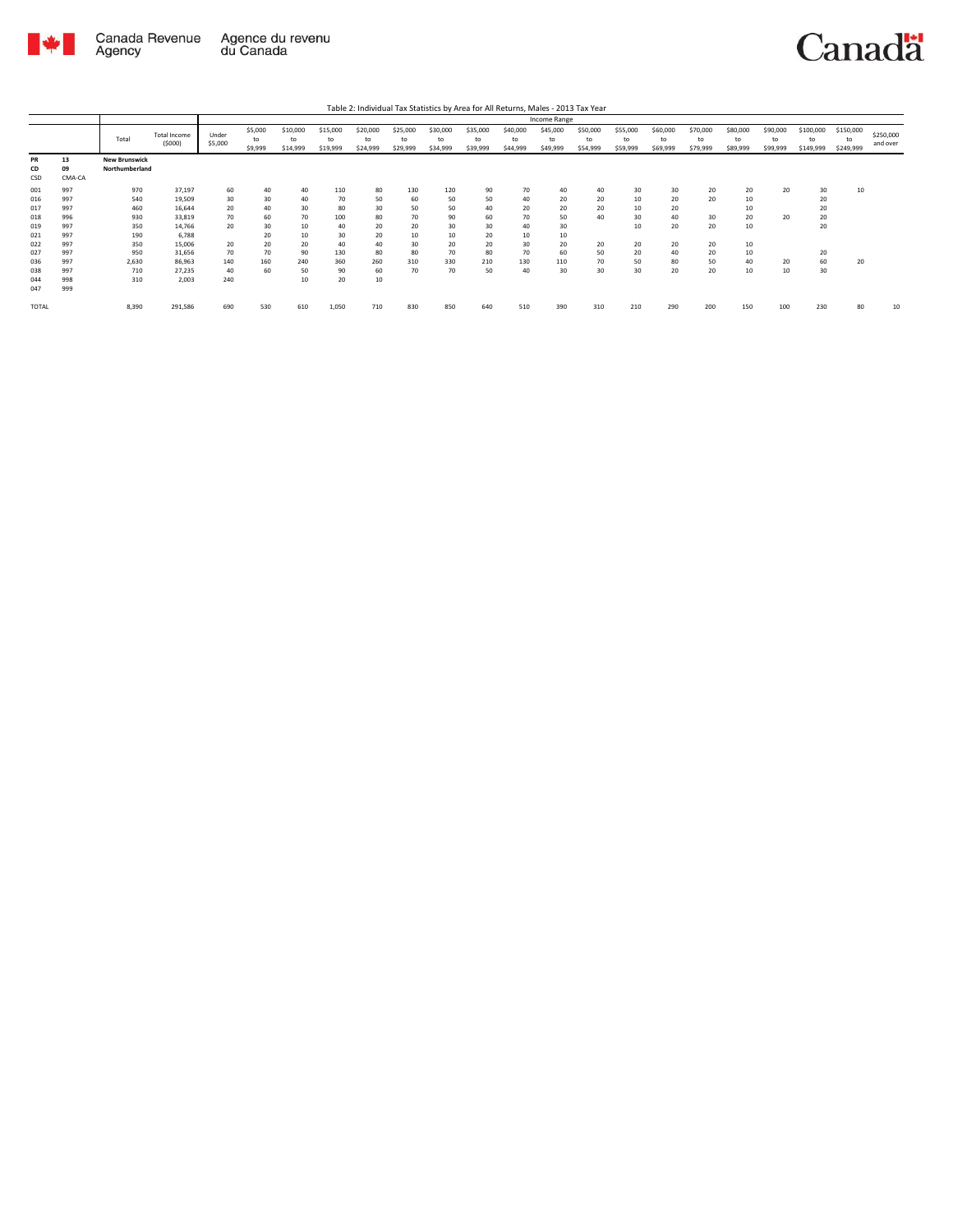

|                                        |                                        |                                       |                                                        |                      |                            |                            |                            |                            |                            |                            |                            |                            | Income Range               |                            |                            |                            |                            |                            |                            |                              |                              |                       |
|----------------------------------------|----------------------------------------|---------------------------------------|--------------------------------------------------------|----------------------|----------------------------|----------------------------|----------------------------|----------------------------|----------------------------|----------------------------|----------------------------|----------------------------|----------------------------|----------------------------|----------------------------|----------------------------|----------------------------|----------------------------|----------------------------|------------------------------|------------------------------|-----------------------|
|                                        |                                        | Total                                 | <b>Total Income</b><br>(5000)                          | Under<br>\$5,000     | \$5,000<br>to<br>\$9,999   | \$10,000<br>to<br>\$14,999 | \$15,000<br>to<br>\$19,999 | \$20,000<br>to<br>\$24,999 | \$25,000<br>to<br>\$29,999 | \$30,000<br>to<br>\$34,999 | \$35,000<br>to<br>\$39,999 | \$40,000<br>to<br>\$44,999 | \$45,000<br>to<br>\$49,999 | \$50,000<br>to<br>\$54,999 | \$55,000<br>to<br>\$59,999 | \$60,000<br>to<br>\$69,999 | \$70,000<br>to<br>\$79,999 | \$80,000<br>to<br>\$89,999 | \$90,000<br>to<br>\$99,999 | \$100,000<br>to<br>\$149,999 | \$150,000<br>to<br>\$249,999 | \$250,000<br>and over |
| PR<br>CD<br>CSD                        | 13<br>10<br>CMA-CA                     | <b>New Brunswick</b><br>York          |                                                        |                      |                            |                            |                            |                            |                            |                            |                            |                            |                            |                            |                            |                            |                            |                            |                            |                              |                              |                       |
| 004<br>005<br>006<br>007               | 996<br>996<br>997<br>999               | 740<br>160<br>490<br>20               | 31,410<br>7,416<br>19.245<br>801                       | 60<br>10<br>30       | 50<br>10<br>40             | 40<br>30                   | 60<br>10<br>40             | 50<br>40                   | 50<br>40                   | 60<br>20<br>30             | 60<br>10<br>30             | 60<br>10<br>40             | 50<br>30                   | 50<br>20                   | 30<br>20                   | 30<br>30                   | 20<br>20                   | 20<br>10                   | 10                         | 40<br>10<br>20               | 20                           |                       |
| 008<br>011<br>012<br>013               | 996<br>998<br>998<br>998               | 100<br>320<br>130<br>80               | 4,305<br>13,318<br>5,106<br>3,904                      | 30                   | 30                         | 10                         | 20<br>30                   | 20<br>10                   | 20<br>20                   | 30<br>10                   | 10<br>30<br>10             | 20                         | 20<br>10                   | 10                         | 10                         | 30                         | 10                         |                            |                            | 20                           |                              |                       |
| 014<br>016<br>021<br>024<br>025<br>036 | 997<br>996<br>996<br>997<br>997<br>996 | 150<br>340<br>400<br>580<br>40<br>350 | 5,900<br>15.945<br>19,501<br>23.463<br>1,668<br>11,030 | 20<br>20<br>30<br>30 | 10<br>20<br>20<br>40<br>30 | 20<br>20<br>40<br>40       | 20<br>30<br>30<br>60<br>50 | 10<br>30<br>30<br>50<br>30 | 40<br>20<br>60<br>20       | 20<br>30<br>40<br>20       | 20<br>40<br>40<br>40<br>30 | 10<br>20<br>30<br>40<br>20 | 10<br>20<br>20<br>30<br>10 | 20<br>30<br>20<br>10       | 10<br>20<br>20<br>10       | 20<br>30<br>30<br>20       | 10<br>20<br>30             | 10<br>10<br>30             | 10<br>10<br>20             | 10<br>10<br>20               | 10                           |                       |
| 037<br>054<br><b>TOTAL</b>             | 996<br>997                             | 160<br>380<br>4.450                   | 5.996<br>19,426<br>188,433                             | 10<br>20<br>280      | 10<br>20<br>290            | 20<br>240                  | 20<br>20<br>390            | 20<br>330                  | 20<br>30<br>330            | 10<br>30<br>320            | 20<br>30<br>380            | 10<br>20<br>310            | 10<br>30<br>270            | 10<br>210                  | 10<br>170                  | 20<br>230                  | 10<br>30<br>180            | 30<br>150                  | 20<br>100                  | 30<br>190                    | 70                           | 10                    |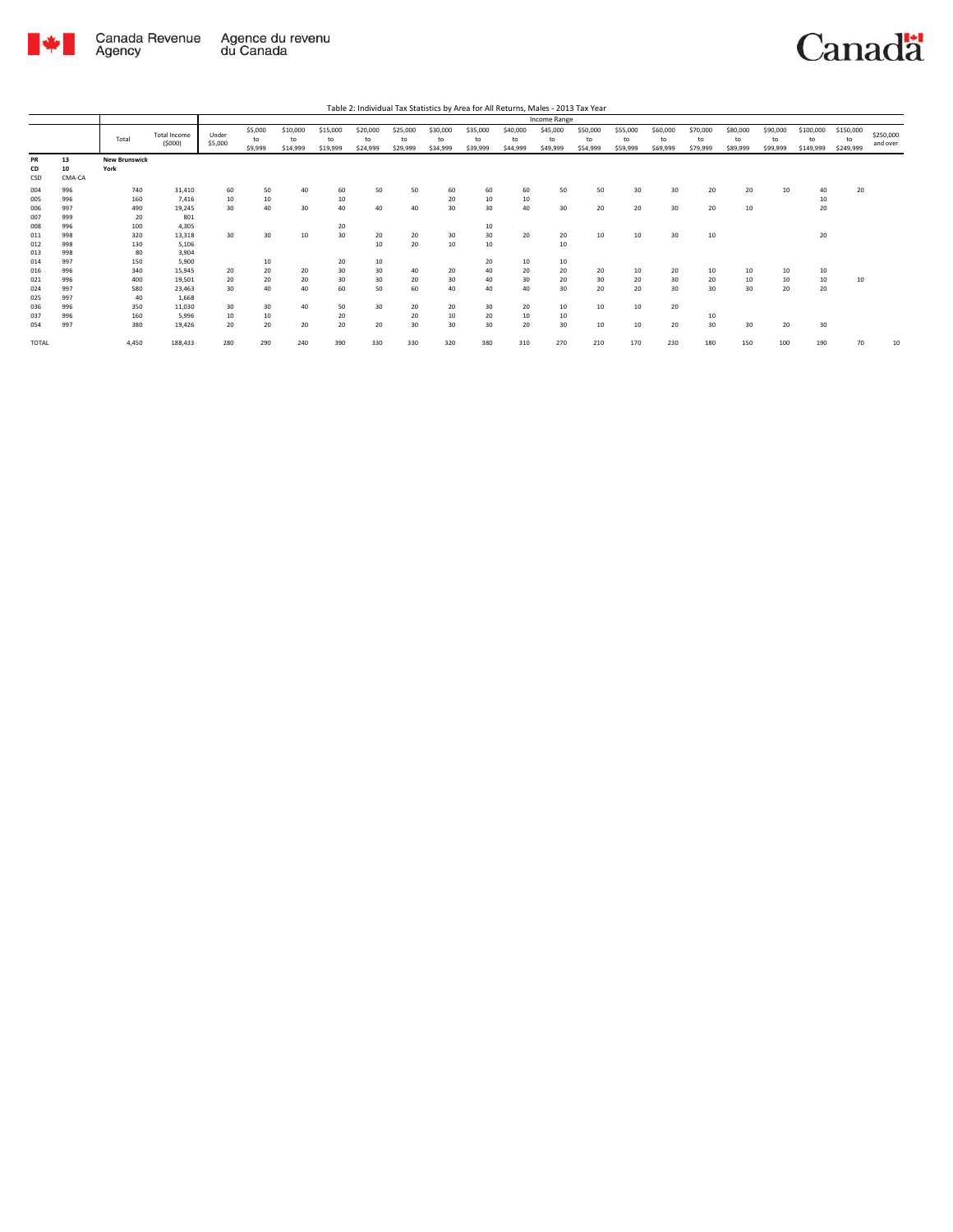

|                          |                          |                                  |                                     |                      |                          |                            |                            |                            |                            |                            |                            |                            | Income Range               |                            |                            |                            |                            |                            |                            |                              |                              |                       |
|--------------------------|--------------------------|----------------------------------|-------------------------------------|----------------------|--------------------------|----------------------------|----------------------------|----------------------------|----------------------------|----------------------------|----------------------------|----------------------------|----------------------------|----------------------------|----------------------------|----------------------------|----------------------------|----------------------------|----------------------------|------------------------------|------------------------------|-----------------------|
|                          |                          | Total                            | <b>Total Income</b><br>(5000)       | Under<br>\$5,000     | \$5,000<br>to<br>\$9,999 | \$10,000<br>to<br>\$14,999 | \$15,000<br>to<br>\$19,999 | \$20,000<br>to<br>\$24,999 | \$25,000<br>to<br>\$29,999 | \$30,000<br>to<br>\$34,999 | \$35,000<br>to<br>\$39,999 | \$40,000<br>to<br>\$44,999 | \$45,000<br>to<br>\$49,999 | \$50,000<br>to<br>\$54,999 | \$55,000<br>to<br>\$59,999 | \$60,000<br>to<br>\$69,999 | \$70,000<br>to<br>\$79,999 | \$80,000<br>to<br>\$89,999 | \$90,000<br>to<br>\$99,999 | \$100,000<br>to<br>\$149,999 | \$150,000<br>to<br>\$249,999 | \$250,000<br>and over |
| PR<br>CD<br>CSD          | 13<br>11<br>CMA-CA       | <b>New Brunswick</b><br>Carleton |                                     |                      |                          |                            |                            |                            |                            |                            |                            |                            |                            |                            |                            |                            |                            |                            |                            |                              |                              |                       |
| 001<br>004<br>005        | 998<br>998<br>998        | 500<br>820<br>90                 | 17,880<br>34.355<br>1,115           | 40<br>60<br>50       | 40<br>60                 | 40<br>50                   | 40<br>70                   | 40<br>70                   | 40<br>60                   | 40<br>50                   | 50<br>50                   | 50<br>60                   | 30<br>50                   | 20<br>40                   | 20<br>20                   | 20<br>50                   | 10<br>50                   | 10<br>20                   | 20                         | 10<br>30                     | 10                           |                       |
| 006<br>008<br>011        | 998<br>998<br>998        | 1,930<br>740<br>710              | 89,112<br>30,227<br>23.134          | 150<br>40<br>60      | 180<br>50<br>70          | 110<br>50<br>50            | 190<br>60<br>90            | 140<br>70<br>70            | 130<br>60<br>40            | 130<br>50<br>70            | 120<br>70<br>60            | 110<br>50<br>40            | 90<br>40<br>40             | 100<br>40<br>30            | 90<br>20<br>20             | 110<br>30<br>30            | 80<br>40<br>20             | 50<br>20<br>10             | 30<br>10                   | 70<br>20                     | 40                           | 20                    |
| 012<br>014<br>018        | 998<br>998<br>998        | 340<br>1.070<br>420              | 16.090<br>43.586<br>14.781          | 20<br>60<br>40       | 20<br>70<br>30           | 20<br>70<br>20             | 30<br>90<br>40             | 30<br>70<br>40             | 20<br>90<br>40             | 20<br>70<br>40             | 30<br>100<br>40            | 20<br>100<br>40            | 20<br>70<br>20             | 30<br>60<br>20             | 20<br>50<br>10             | 20<br>60<br>20             | 40<br>10                   | 20                         | 10                         | 10<br>20<br>10               | 10                           |                       |
| 019<br>021<br>024        | 997<br>998<br>998        | 210<br>200<br>450                | 8.612<br>9.431<br>16.421            | 20<br>10<br>20       | 10<br>30                 | 10<br>10<br>40             | 30<br>20<br>40             | 20<br>20<br>40             | 10<br>10<br>40             | 10<br>20<br>30             | 20<br>20<br>40             | 20<br>20<br>40             | 10<br>10<br>20             | 10<br>30                   | 20                         | 10<br>10<br>20             | 10<br>20                   |                            |                            |                              |                              |                       |
| 026<br>027<br>028<br>030 | 998<br>998<br>998<br>999 | 370<br>590<br>880<br>190         | 12,282<br>29,374<br>31.858<br>6.961 | 30<br>40<br>60<br>20 | 30<br>40<br>70<br>20     | 20<br>30<br>70<br>20       | 40<br>30<br>100<br>20      | 50<br>50<br>70<br>20       | 20<br>50<br>70             | 20<br>40<br>80<br>20       | 40<br>30<br>80<br>20       | 30<br>40<br>50<br>20       | 20<br>40<br>50             | 10<br>30<br>40             | 10<br>20<br>30             | 10<br>60<br>40<br>10       | 10<br>20<br>30             | 20<br>20                   | 10<br>10                   | 10<br>20<br>20               | 20<br>10                     |                       |
| 031<br>TOTAL             | 998                      | 690<br>10,210                    | 26,328<br>411,546                   | 60<br>760            | 50<br>760                | 40<br>640                  | 70<br>960                  | 50<br>840                  | 60<br>740                  | 50<br>730                  | 60<br>820                  | 60<br>720                  | 50<br>580                  | 40<br>520                  | 20<br>380                  | 30<br>540                  | 20<br>370                  | 20<br>230                  | 140                        | 20<br>280                    | 130                          | 60                    |
|                          |                          |                                  |                                     |                      |                          |                            |                            |                            |                            |                            |                            |                            |                            |                            |                            |                            |                            |                            |                            |                              |                              |                       |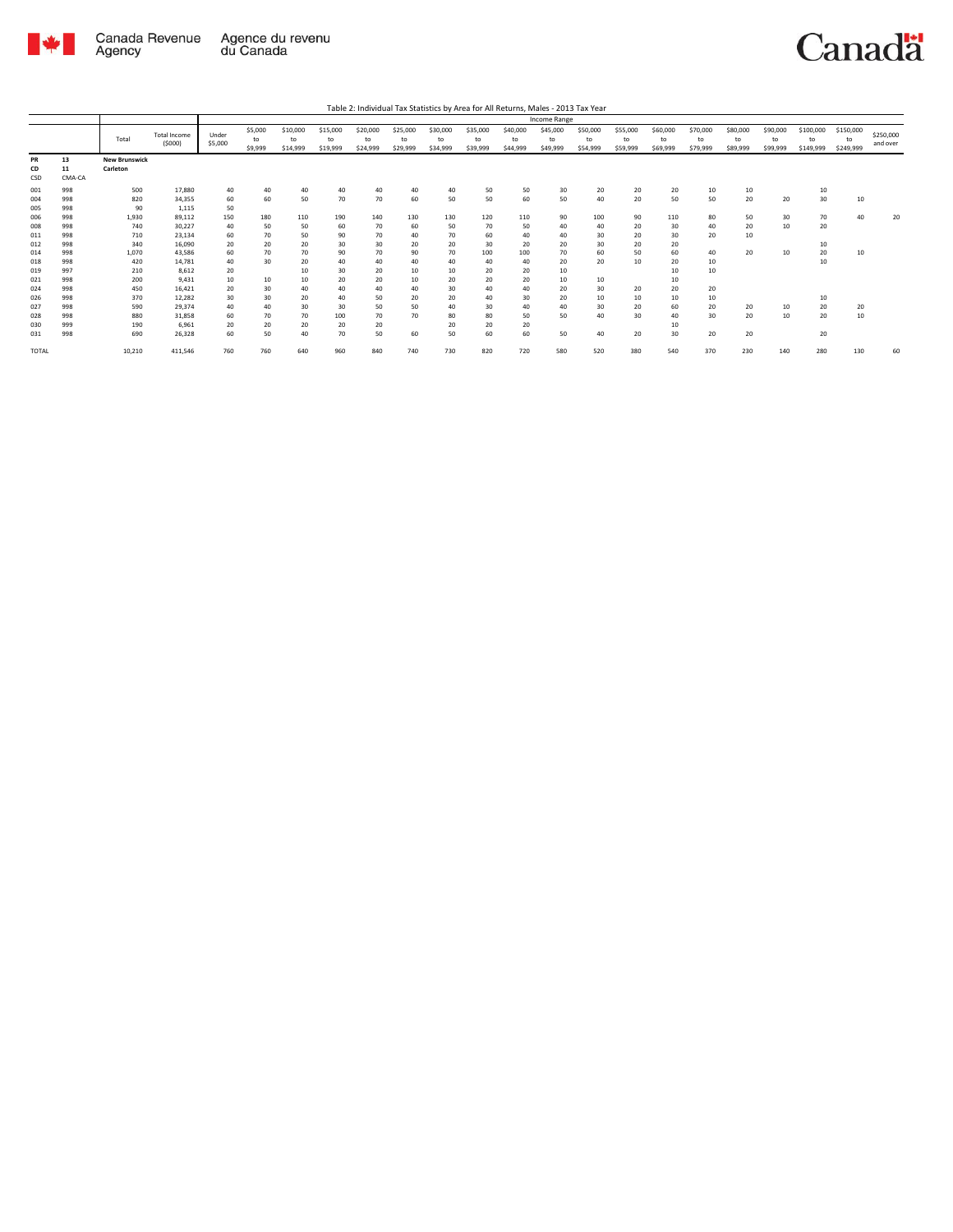

|                          |                          |                                  |                                      | Income Range         |                          |                            |                            |                            |                            |                            |                            |                            |                            |                            |                            |                            |                            |                            |                            |                              |                              |                       |
|--------------------------|--------------------------|----------------------------------|--------------------------------------|----------------------|--------------------------|----------------------------|----------------------------|----------------------------|----------------------------|----------------------------|----------------------------|----------------------------|----------------------------|----------------------------|----------------------------|----------------------------|----------------------------|----------------------------|----------------------------|------------------------------|------------------------------|-----------------------|
|                          |                          | Total                            | <b>Total Income</b><br>(5000)        | Under<br>\$5,000     | \$5,000<br>to<br>\$9,999 | \$10,000<br>to<br>\$14,999 | \$15,000<br>to<br>\$19,999 | \$20,000<br>to<br>\$24,999 | \$25,000<br>to<br>\$29,999 | \$30,000<br>to<br>\$34,999 | \$35,000<br>to<br>\$39,999 | \$40,000<br>to<br>\$44,999 | \$45,000<br>to<br>\$49,999 | \$50,000<br>to<br>\$54,999 | \$55,000<br>to<br>\$59,999 | \$60,000<br>to<br>\$69,999 | \$70,000<br>to<br>\$79,999 | \$80,000<br>to<br>\$89,999 | \$90,000<br>to<br>\$99,999 | \$100,000<br>to<br>\$149,999 | \$150,000<br>to<br>\$249,999 | \$250,000<br>and over |
| <b>PR</b><br>CD<br>CSD   | 13<br>12<br>CMA-CA       | <b>New Brunswick</b><br>Victoria |                                      |                      |                          |                            |                            |                            |                            |                            |                            |                            |                            |                            |                            |                            |                            |                            |                            |                              |                              |                       |
| 001<br>002<br>004        | 998<br>999<br>998        | 350<br>130<br>480                | 10,768<br>4,807<br>16,290            | 40<br>20<br>40       | 20<br>30                 | 20<br>10<br>40             | 40<br>10<br>50             | 40<br>50                   | 40<br>10<br>40             | 30<br>40                   | 30<br>10<br>30             | 20<br>10<br>40             | 20<br>20                   | 10<br>10<br>20             | 10<br>10                   | 10<br>20                   | 10                         |                            |                            | 10                           |                              |                       |
| 006<br>007<br>008        | 998<br>998<br>998        | 570<br>270<br>660                | 21,214<br>2,989<br>23,791            | 40<br>180<br>40      | 50<br>20<br>60           | 50<br>10<br>60             | 70<br>10<br>80             | 40<br>50                   | 50<br>50                   | 40<br>50                   | 50<br>50                   | 30<br>40                   | 40<br>40                   | 20<br>30                   | 10<br>30                   | 20<br>40                   | 20<br>20                   | 10                         |                            | 10<br>10                     | 10                           |                       |
| 009<br>011               | 998<br>999               | 430<br>200                       | 14,962<br>8,150                      | 30<br>20             | 40<br>10                 | 20<br>10                   | 40<br>20                   | 50<br>30                   | 30<br>10                   | 30<br>20                   | 30                         | 20<br>20                   | 30<br>10                   | 30<br>20                   | 20                         | 20<br>10                   | 10                         |                            |                            |                              |                              |                       |
| 014<br>016<br>019<br>021 | 998<br>998<br>997<br>997 | 610<br>450<br>2,300<br>900       | 18,824<br>15,660<br>95,021<br>34,861 | 60<br>40<br>90<br>40 | 50<br>40<br>170<br>60    | 40<br>30<br>170<br>70      | 90<br>40<br>250<br>100     | 50<br>30<br>180<br>60      | 50<br>40<br>170<br>60      | 50<br>30<br>190<br>80      | 50<br>50<br>160<br>80      | 40<br>30<br>160<br>70      | 30<br>20<br>140<br>60      | 30<br>20<br>110<br>50      | 10<br>20<br>80<br>40       | 30<br>20<br>110<br>40      | 20<br>10<br>90<br>30       | 10<br>60<br>20             | 40<br>20                   | 10<br>90<br>20               | 40                           |                       |
| 023<br><b>TOTAL</b>      | 998                      | 250<br>7.600                     | 9,265<br>276,602                     | 640                  | 10<br>580                | 20<br>560                  | 30<br>830                  | 20<br>610                  | 20<br>570                  | 20<br>580                  | 20<br>570                  | 20<br>500                  | 20<br>450                  | 10<br>360                  | 250                        | 320                        | 240                        | 150                        | 110                        | 200                          | 80                           | 20                    |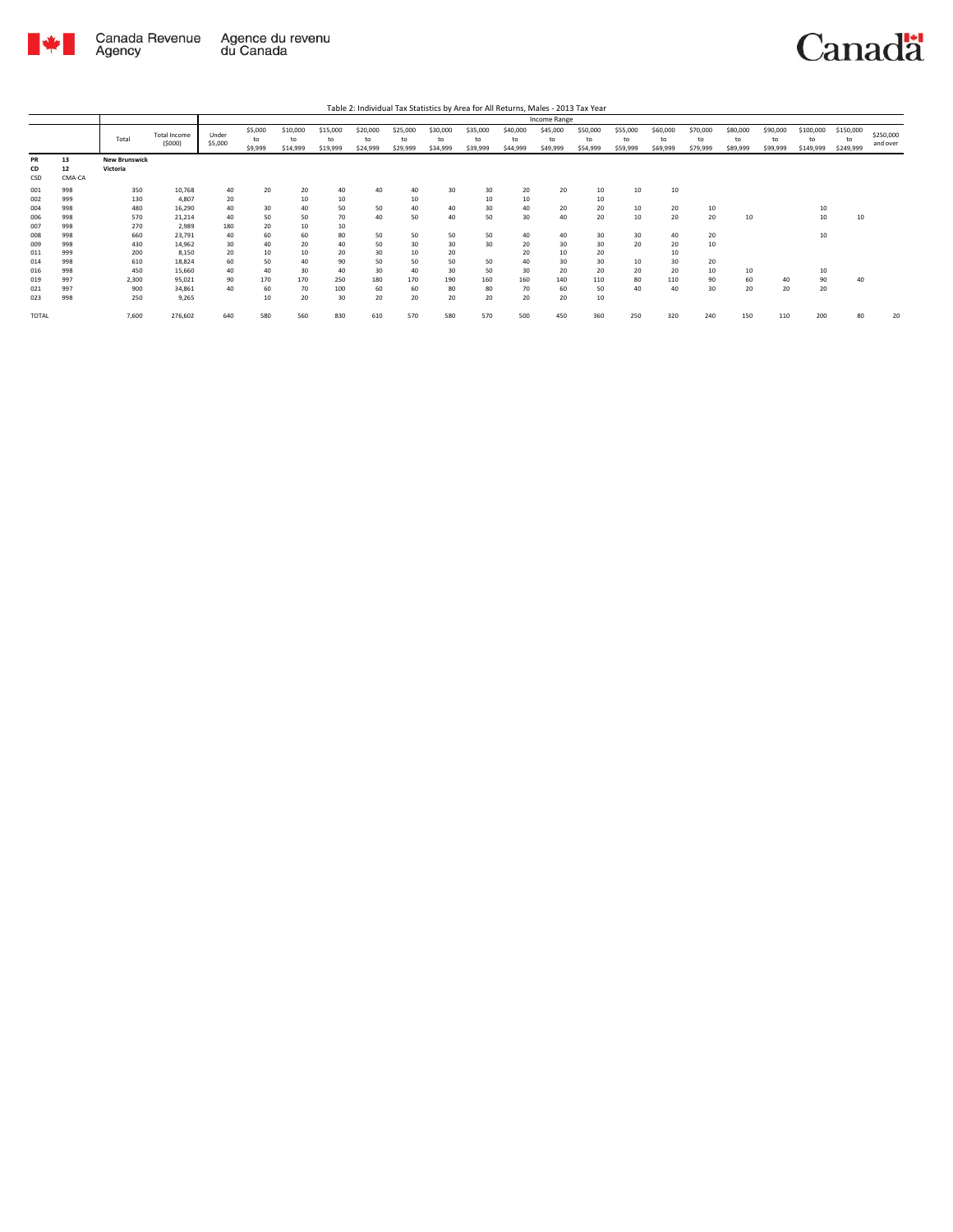

|                   |                    |                                   |                               | Income Range     |                          |                            |                            |                            |                            |                            |                            |                            |                            |                            |                            |                            |                            |                            |                            |                              |                              |                       |
|-------------------|--------------------|-----------------------------------|-------------------------------|------------------|--------------------------|----------------------------|----------------------------|----------------------------|----------------------------|----------------------------|----------------------------|----------------------------|----------------------------|----------------------------|----------------------------|----------------------------|----------------------------|----------------------------|----------------------------|------------------------------|------------------------------|-----------------------|
|                   |                    | Total                             | <b>Total Income</b><br>(5000) | Under<br>\$5,000 | \$5,000<br>to<br>\$9,999 | \$10,000<br>to<br>\$14,999 | \$15,000<br>to<br>\$19,999 | \$20,000<br>to<br>\$24,999 | \$25,000<br>to<br>\$29,999 | \$30,000<br>to<br>\$34,999 | \$35,000<br>to<br>\$39,999 | \$40,000<br>to<br>\$44,999 | \$45,000<br>to<br>\$49,999 | \$50,000<br>to<br>\$54,999 | \$55,000<br>to<br>\$59,999 | \$60,000<br>to<br>\$69,999 | \$70,000<br>to<br>\$79,999 | \$80,000<br>to<br>\$89,999 | \$90,000<br>to<br>\$99,999 | \$100,000<br>to<br>\$149,999 | \$150,000<br>to<br>\$249,999 | \$250,000<br>and over |
| PR<br>CD<br>CSD   | 13<br>13<br>CMA-CA | <b>New Brunswick</b><br>Madawaska |                               |                  |                          |                            |                            |                            |                            |                            |                            |                            |                            |                            |                            |                            |                            |                            |                            |                              |                              |                       |
| 001<br>002<br>004 | 998<br>998<br>997  | 430<br>360<br>360                 | 16,696<br>13,777<br>12,438    | 20<br>30         | 20<br>30<br>30           | 40<br>20<br>20             | 40<br>40<br>40             | 20<br>30<br>30             | 40<br>30<br>40             | 40<br>30<br>30             | 40<br>30<br>30             | 50<br>30<br>20             | 30<br>30<br>20             | 20<br>20<br>20             | 20<br>20<br>10             | 20<br>20<br>20             | 10<br>10<br>10             |                            |                            | 10                           |                              |                       |
| 006<br>008<br>011 | 997<br>997<br>997  | 490<br>120<br>460                 | 18,156<br>3,938<br>14,816     | 20<br>20         | 50<br>50                 | 30<br>40                   | 60<br>10<br>60             | 40<br>10<br>50             | 30<br>10<br>50             | 40<br>10<br>20             | 40<br>40                   | 30<br>10<br>30             | 30<br>20                   | 30<br>10                   | 20                         | 40<br>30                   | 10                         | 10                         |                            | 10                           |                              |                       |
| 012<br>015<br>028 | 996<br>996<br>999  | 560<br>380                        | 18.693<br>10.990              | 20<br>20         | 50<br>30                 | 40<br>30                   | 70<br>60                   | 50<br>40                   | 40<br>30                   | 50<br>50                   | 40<br>30                   | 50<br>20                   | 40<br>20                   | 30                         | 20<br>10                   | 30<br>10                   | 10                         |                            |                            | 10                           |                              |                       |
| 034<br>035<br>036 | 997<br>996<br>997  | 160<br>210                        | 5,874<br>6,648                | 20               | 20<br>20                 | 10<br>10                   | 20<br>20                   | 20<br>20                   | 20<br>20                   | 10<br>20                   | 20                         | 10                         | 10<br>20                   |                            |                            |                            |                            |                            |                            |                              |                              |                       |
| 037<br>038<br>039 | 997<br>997<br>997  | 300<br>110<br>350                 | 12,251<br>4,715<br>11,322     | 10<br>20         | 20<br>10<br>30           | 20<br>20                   | 30<br>10<br>40             | 30<br>50                   | 20<br>10<br>40             | 30<br>30                   | 20<br>30                   | 20<br>30                   | 10<br>20                   | 10<br>20                   | 10<br>10                   | 20                         |                            |                            |                            | 10                           |                              |                       |
| 041<br>042        | 997<br>997         | 280<br>230                        | 10.787<br>7,503               | 10<br>10         | 20<br>10                 | 20<br>10                   | 30<br>30                   | 20<br>30                   | 30<br>30                   | 30<br>30                   | 30<br>20                   | 20                         | 20<br>10                   | 10                         | 10<br>10                   |                            |                            |                            |                            |                              |                              |                       |
| <b>TOTAL</b>      |                    | 4.800                             | 168,659                       | 230              | 390                      | 330                        | 550                        | 450                        | 430                        | 420                        | 410                        | 340                        | 270                        | 220                        | 170                        | 230                        | 110                        | 70                         | 40                         | 90                           | 20                           | 10                    |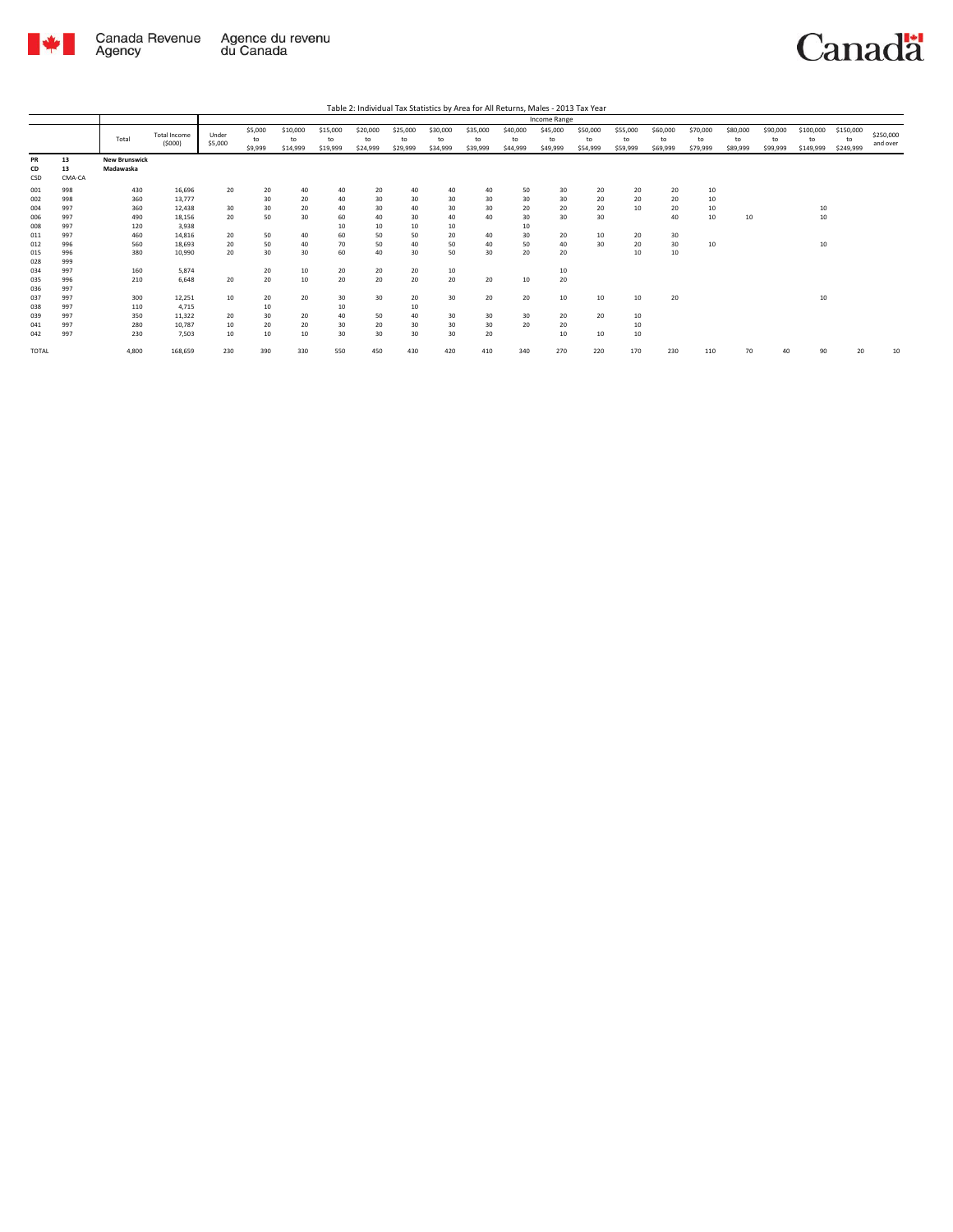

|                 |                    |                                     |                               | Income Range     |                          |                            |                            |                            |                            |                            |                            |                            |                            |                            |                            |                            |                            |                            |                            |                              |                              |                       |
|-----------------|--------------------|-------------------------------------|-------------------------------|------------------|--------------------------|----------------------------|----------------------------|----------------------------|----------------------------|----------------------------|----------------------------|----------------------------|----------------------------|----------------------------|----------------------------|----------------------------|----------------------------|----------------------------|----------------------------|------------------------------|------------------------------|-----------------------|
|                 |                    | Total                               | <b>Total Income</b><br>(5000) | Under<br>\$5,000 | \$5,000<br>to<br>\$9,999 | \$10,000<br>to<br>\$14,999 | \$15,000<br>to<br>\$19,999 | \$20,000<br>to<br>\$24,999 | \$25,000<br>to<br>\$29,999 | \$30,000<br>to<br>\$34,999 | \$35,000<br>to<br>\$39,999 | \$40,000<br>to<br>\$44,999 | \$45,000<br>to<br>\$49,999 | \$50,000<br>to<br>\$54,999 | \$55,000<br>to<br>\$59,999 | \$60,000<br>to<br>\$69,999 | \$70,000<br>to<br>\$79,999 | \$80,000<br>to<br>\$89,999 | \$90,000<br>to<br>\$99,999 | \$100,000<br>to<br>\$149,999 | \$150,000<br>to<br>\$249,999 | \$250,000<br>and over |
| PR<br>CD<br>CSD | 13<br>14<br>CMA-CA | <b>New Brunswick</b><br>Restigouche |                               |                  |                          |                            |                            |                            |                            |                            |                            |                            |                            |                            |                            |                            |                            |                            |                            |                              |                              |                       |
| 001<br>003      | 996<br>996         | 540<br>110                          | 16,905<br>4,398               | 50               | 70<br>10                 | 50                         | 70<br>10                   | 50<br>20                   | 30<br>10                   | 30<br>10                   | 40                         | 30                         | 20                         |                            |                            | 20                         | 20                         | 10                         |                            | 10                           |                              |                       |
| 004<br>005      | 997<br>996         | 360<br>270                          | 17,318<br>9,096               | 10<br>10         | 20<br>20                 | 20<br>30                   | 30<br>40                   | 20<br>20                   | 30<br>30                   | 20<br>30                   | 30<br>20                   | 30<br>20                   | 30<br>10                   | 20<br>10                   | 20                         | 30<br>10                   | 30                         | 10                         |                            | 20                           |                              |                       |
| 006<br>010      | 997<br>997         | 640<br>80                           | 29,809<br>985                 | 30<br>50         | 30                       | 40                         | 50                         | 50                         | 50                         | 50                         | 60                         | 70                         | 40                         | 30                         | 20                         | 40                         | 30                         | 20                         | 10                         | 30                           | 10                           |                       |
| 011<br>016      | 996<br>996         | 480<br>310                          | 18,159<br>8.789               | 20<br>20         | 30<br>30                 | 40<br>30                   | 30<br>40                   | 40<br>30                   | 60<br>40                   | 50<br>30                   | 40<br>40                   | 40<br>20                   | 30<br>20                   | 20<br>10                   |                            | 20                         | 10                         |                            |                            | 20                           |                              |                       |
| 017<br>018      | 997<br>998         | 1.380<br>420                        | 53,972<br>13,818              | 80<br>20         | 110<br>30                | 80<br>30                   | 110<br>60                  | 120<br>40                  | 100<br>40                  | 120<br>50                  | 120<br>40                  | 110<br>30                  | 80<br>20                   | 60<br>20                   | 50<br>20                   | 70<br>20                   | 50<br>10                   | 30                         | 20                         | 50                           | 20                           |                       |
| 019<br>021      | 999<br>998         | 460<br>650                          | 15,790<br>21,778              | 20<br>50         | 40<br>40                 | 30<br>40                   | 50<br>80                   | 30<br>40                   | 30<br>50                   | 40<br>60                   | 50<br>80                   | 40<br>70                   | 40<br>40                   | 30<br>30                   | 20<br>20                   | 20<br>20                   | 10<br>10                   | 10                         |                            |                              |                              |                       |
| 022<br>026      | 998<br>999         | 910<br>30                           | 34,144<br>222                 | 40<br>10         | 60                       | 50                         | 110                        | 60                         | 70                         | 80                         | 100                        | 90                         | 70                         | 40                         | 30                         | 40                         | 20                         | 20                         |                            | 20                           |                              |                       |
| <b>TOTAL</b>    |                    | 6.640                               | 245,183                       | 420              | 500                      | 420                        | 670                        | 520                        | 560                        | 580                        | 620                        | 560                        | 380                        | 290                        | 190                        | 290                        | 200                        | 130                        | 70                         | 160                          | 60                           | 10                    |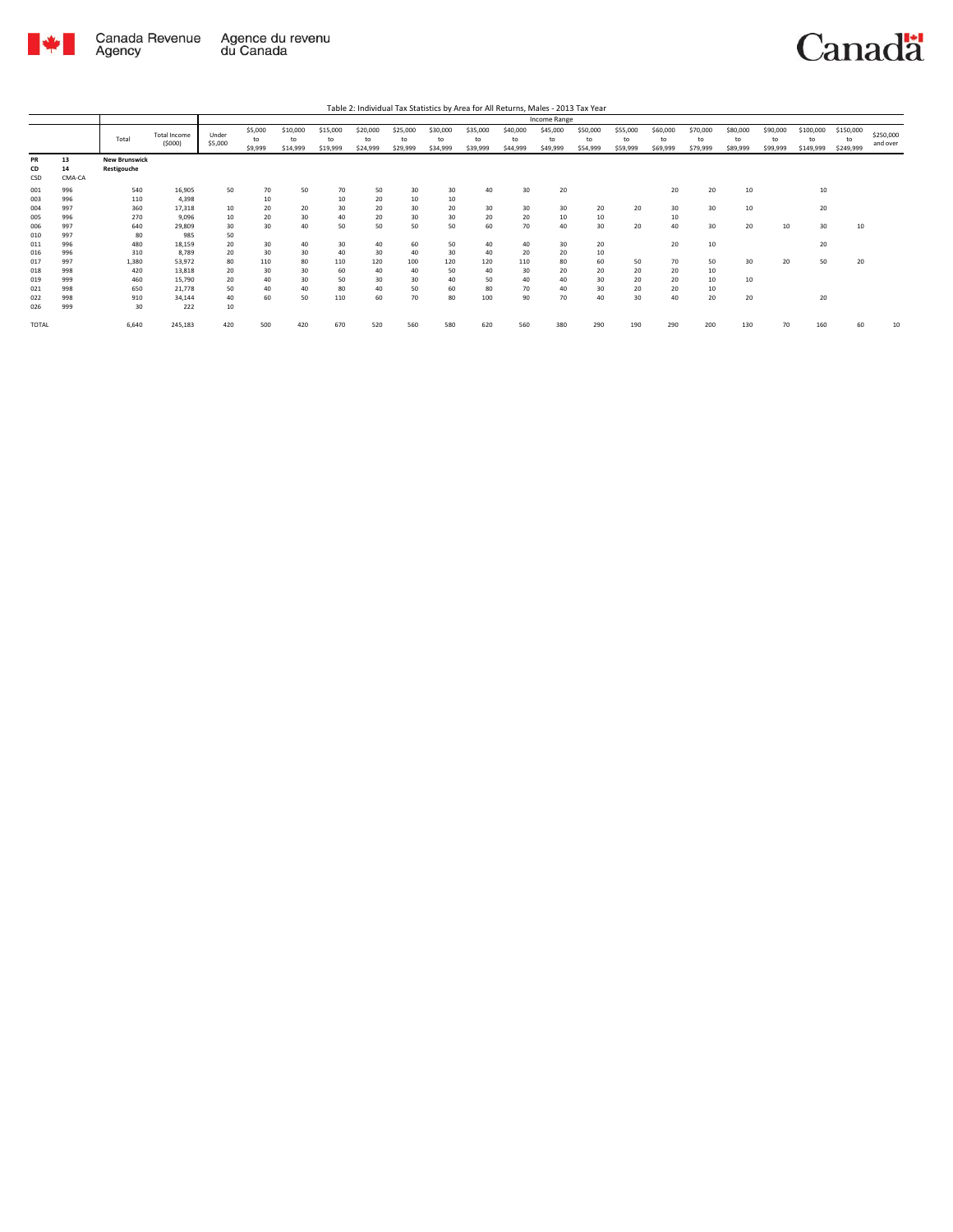

|                        |                    | Income Range                       |                               |                  |                          |                            |                            |                            |                            |                            |                            |                            |                            |                            |                            |                            |                            |                            |                            |                              |                              |                       |
|------------------------|--------------------|------------------------------------|-------------------------------|------------------|--------------------------|----------------------------|----------------------------|----------------------------|----------------------------|----------------------------|----------------------------|----------------------------|----------------------------|----------------------------|----------------------------|----------------------------|----------------------------|----------------------------|----------------------------|------------------------------|------------------------------|-----------------------|
|                        |                    | Total                              | <b>Total Income</b><br>(5000) | Under<br>\$5,000 | \$5,000<br>to<br>\$9,999 | \$10,000<br>to<br>\$14,999 | \$15,000<br>to<br>\$19,999 | \$20,000<br>to<br>\$24,999 | \$25,000<br>to<br>\$29,999 | \$30,000<br>to<br>\$34,999 | \$35,000<br>to<br>\$39,999 | \$40,000<br>to<br>\$44,999 | \$45,000<br>to<br>\$49,999 | \$50,000<br>to<br>\$54,999 | \$55,000<br>to<br>\$59,999 | \$60,000<br>to<br>\$69,999 | \$70,000<br>to<br>\$79,999 | \$80,000<br>to<br>\$89,999 | \$90,000<br>to<br>\$99,999 | \$100,000<br>to<br>\$149,999 | \$150,000<br>to<br>\$249,999 | \$250,000<br>and over |
| <b>PR</b><br>CD<br>CSD | 13<br>15<br>CMA-CA | <b>New Brunswick</b><br>Gloucester |                               |                  |                          |                            |                            |                            |                            |                            |                            |                            |                            |                            |                            |                            |                            |                            |                            |                              |                              |                       |
| 001                    | 997                | 3,150                              | 118,432                       | 160              | 250                      | 220                        | 380                        | 230                        | 300                        | 350                        | 230                        | 200                        | 140                        | 100                        | 80                         | 120                        | 90                         | 80                         | 50                         | 140                          | 20                           |                       |
| 003                    | 998                | 1,950                              | 83,702                        | 110              | 190                      | 120                        | 210                        | 130                        | 150                        | 150                        | 140                        | 100                        | 80                         | 60                         | 70                         | 100                        | 70                         | 60                         | 60                         | 120                          | 30                           |                       |
| 006                    | 996                | 960                                | 36.111                        | 70               | 60                       | 80                         | 120                        | 70                         | 70                         | 80                         | 70                         | 60                         | 50                         | 30                         | 30                         | 40                         | 40                         | 30                         | 20                         | 30                           | 10                           |                       |
| 016                    | 997                | 540                                | 22.286                        | 20               | 30                       | 40                         | 80                         | 50                         | 50                         | 40                         | 30                         | 30                         | 30                         | 20                         | 20                         | 30                         | 20                         | 20                         | 10                         | 30                           |                              |                       |
| 017                    | 997                | 310                                | 11,081                        | 20               | 20                       | 20                         | 50                         | 30                         | 40                         | 20                         | 20                         | 20                         | 10                         |                            |                            | 10                         |                            |                            |                            | 10                           |                              |                       |
| 019                    | 997                | 1,080                              | 32,862                        | 60               | 120                      | 110                        | 160                        | 90                         | 100                        | 110                        | 80                         | 50                         | 50                         | 30                         | 20                         | 30                         | 20                         |                            | 20                         | 30                           |                              |                       |
| 020                    | 997                | 300                                | 12,174                        | 20               | 20                       | 20                         | 40                         | 30                         | 20                         | 20                         | 20                         | 20                         | 20                         | 20                         |                            | 10                         |                            |                            |                            | 20                           |                              |                       |
| 021                    | 997                | 770                                | 26,082                        | 60               | 60                       | 70                         | 130                        | 60                         | 60                         | 60                         | 60                         | 50                         | 30                         | 20                         | 20                         | 30                         | 20                         | 10                         | 10                         | 30                           |                              |                       |
| 022                    | 998                | 360                                | 15.936                        | 20               | 30                       | 20                         | 40                         | 30                         | 20                         | 30                         | 20                         | 20                         | 20                         | 20                         | 20                         | 20                         | 20                         | 10                         |                            | 20                           |                              |                       |
| 024<br>026             | 997<br>997         | 1,880<br>620                       | 67,676<br>22,621              | 90<br>40         | 170<br>60                | 140<br>50                  | 260<br>90                  | 160<br>40                  | 200<br>40                  | 180<br>60                  | 120<br>50                  | 100<br>40                  | 80<br>20                   | 60<br>20                   | 60<br>20                   | 70<br>30                   | 50<br>20                   | 30<br>20                   | 20<br>10                   | 80<br>30                     | 20                           |                       |
| 027                    | 998                | 600                                | 22,467                        | 30               | 40                       | 30                         | 100                        | 60                         | 70                         | 60                         | 40                         | 30                         | 20                         | 20                         | 10                         | 20                         | 30                         | 10                         |                            | 30                           |                              |                       |
| 028                    | 998                | 1.770                              | 87.478                        | 80               | 110                      | 90                         | 210                        | 110                        | 120                        | 130                        | 110                        | 90                         | 80                         | 60                         | 70                         | 120                        | 100                        | 60                         | 50                         | 120                          | 40                           | 20                    |
| 029                    | 998                | 2,290                              | 88,263                        | 100              | 140                      | 170                        | 320                        | 150                        | 210                        | 280                        | 170                        | 120                        | 100                        | 80                         | 60                         | 100                        | 70                         | 60                         | 60                         | 100                          | 10                           |                       |
| 030                    | 998                | 400                                | 15,006                        | 20               | 30                       | 30                         | 50                         | 30                         | 50                         | 30                         | 30                         | 20                         | 10                         | 20                         | 30                         | 20                         |                            |                            |                            | 20                           |                              |                       |
| 031                    | 998                | 1,070                              | 45.087                        | 60               | 110                      | 60                         | 130                        | 80                         | 70                         | 80                         | 50                         | 60                         | 40                         | 30                         | 30                         | 70                         | 50                         | 20                         | 30                         | 70                           | 10                           |                       |
| 032                    | 998                | 530                                | 24.754                        | 20               | 30                       | 30                         | 50                         | 30                         | 40                         | 50                         | 50                         | 30                         | 30                         | 30                         | 20                         | 30                         | 20                         | 20                         |                            | 30                           | 10                           |                       |
| 033                    | 998                | 410                                | 15,486                        | 30               | 30                       | 30                         | 60                         | 30                         | 50                         | 50                         | 30                         | 20                         | 10                         | 20                         |                            | 10                         |                            |                            |                            | 30                           |                              |                       |
| 036                    | 997                | 480                                | 17.169                        | 20               | 40                       | 30                         | 90                         | 50                         | 40                         | 40                         | 40                         | 30                         | 30                         |                            | 10                         | 10                         |                            | 10                         |                            | 20                           |                              |                       |
| 038                    | 998                | 320                                | 12,227                        | 20               | 20                       | 10                         | 40                         | 30                         | 30                         | 30                         | 30                         | 20                         | 10                         | 10                         |                            | 20                         | 10                         |                            |                            | 20                           |                              |                       |
| 040                    | 997                | 250                                | 8,826                         | 10               | 10                       | 10                         | 60                         | 20                         | 20                         | 20                         | 10                         | 20                         |                            |                            |                            |                            |                            |                            |                            | 10                           |                              |                       |
| <b>TOTAL</b>           |                    | 20,040                             | 785,726                       | 1,040            | 1,560                    | 1,380                      | 2,660                      | 1,500                      | 1,740                      | 1,860                      | 1,400                      | 1,110                      | 880                        | 650                        | 590                        | 890                        | 670                        | 460                        | 400                        | 990                          | 230                          | 40                    |